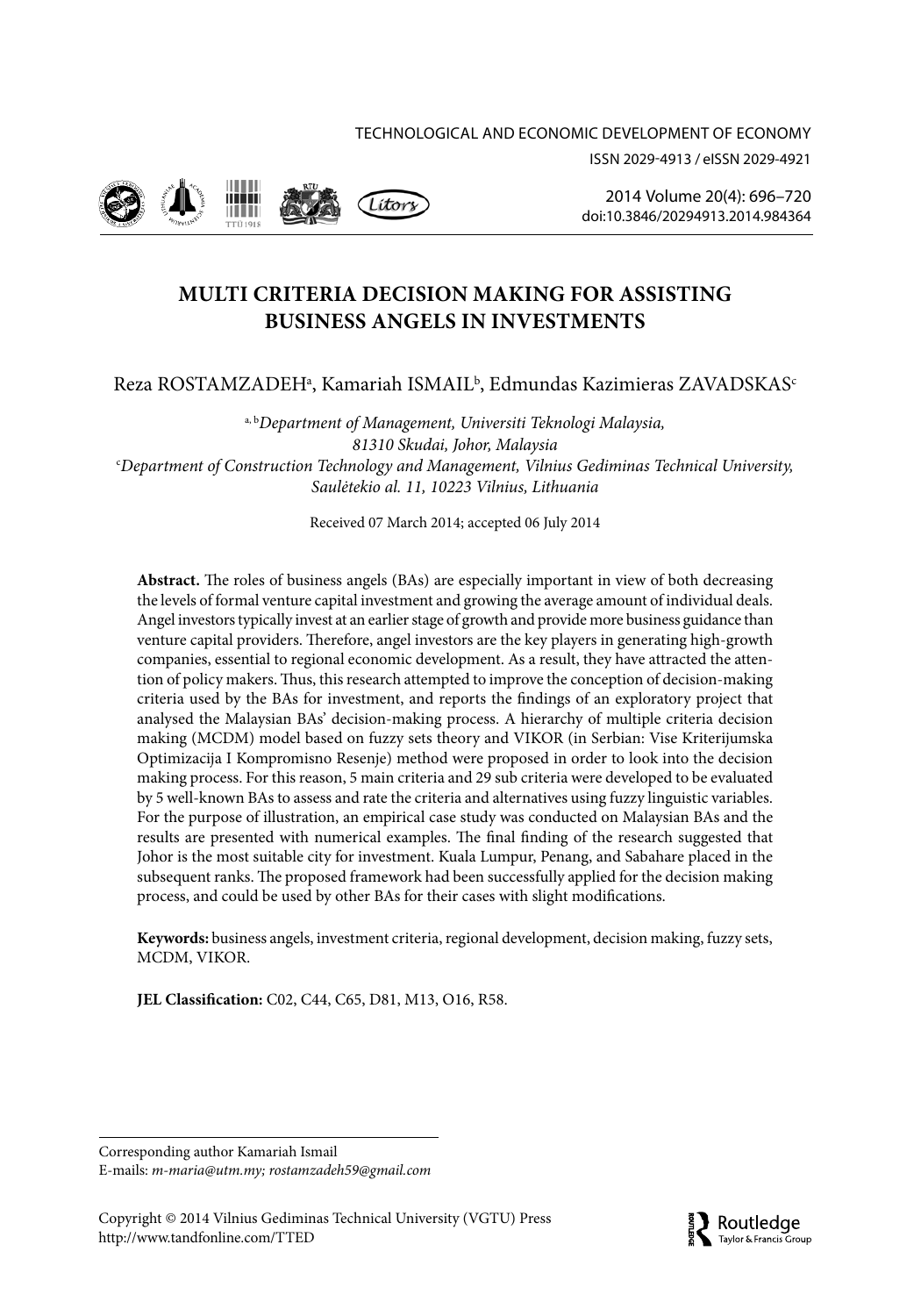#### **Introduction**

There has been an increasing number of examples around the world regarding programmes and policies to support angel investment, ranging from tax incentives to co-investment funds, to support national angel associations, groups, and networks. Policies that work in one country may not necessarily work the same way, or be as successful, in another country. Another challenge for policy makers and practitioners alike is that there are limited data, as well as lack of clarity of definitions, therefore it is hard to measure the angel market. At the same time, there has been limited formal evaluation of these policies and programmes to date, so further work is needed in this area.

What criteria do business angels (BAs) use to make venture investment decisions? For several reasons, the criteria used by them are of interest, as stated by Hall and Hofer (1993). Firstly, they are noticeably successful in their investment decisions. A better understanding of the reasons for this success could be perceived by a better understanding of the criteria used. Next, improvement in the success rate of the new ventures could be obtained via the better understanding of the criteria for the successful new ventures. Even though the failure rate among the new ventures is normally higher than the average failure rate, there is no clear agreement on the exact rate. Finally, the investment criteria of the venture capitalist carry great importance to entrepreneurs seeking venture funding. Such entrepreneurs require a significant infusion of capital in order to develop their businesses, and the criteria knowledge captured by venture capitalists can aid entrepreneurs in gaining the necessary finance. From a BA's perspective, Mason and Rogers (1997) and Mason and Harrison (2002) suggested that most investors do have a set of clear defined investment criteria which influence the type of businesses that they consider investing in, though these criteria may be relaxed in certain circumstances, notably when the entrepreneur/management team has a high credibility. In general terms, to create both knowledge and awareness is a challenging task among the BAs, especially regarding the preferences used by the investors for choosing investments, and their reasons for turning down an investment. This will help the service providers to offer the entrepreneurs the right information, and thereby, increase the level of investment readiness among the investment-seeking entrepreneurs. The information gap in the informal capital market will be reduced over the long term, and will result in a larger amount of investments committed by the BAs in the appropriate projects (Gullander, Napier 2003).

Since the past few years, decision theory and methods based on fuzzy information have been rapidly developed (Liu, Yu 2013; Hajiagha *et al.* 2013; Jin *et al.* 2013; Wei *et al.* 2012), especially researches based on evaluation information of linguistic form, which have been the concern of many scholars. The multi-criteria decision making (MCDM) approach is appropriate to reflect the BAs preferences for investment as its strength is the consideration of various criteria simultaneously, because the real world of problems regarding decision making cannot be resolved by single criterion and characteristic in today's competitive environment. The importance of each criterion can also be reflected when evaluating the alternatives. Among the several MCDM approaches available, the VIKOR (in Serbian: Vise Kriterijumska Optimizacija I Kompromisno Resenje) method (Opricovic 1998; Opricovic, Tzeng 2002) was utilized in the present study. VIKOR is a compromise ranking method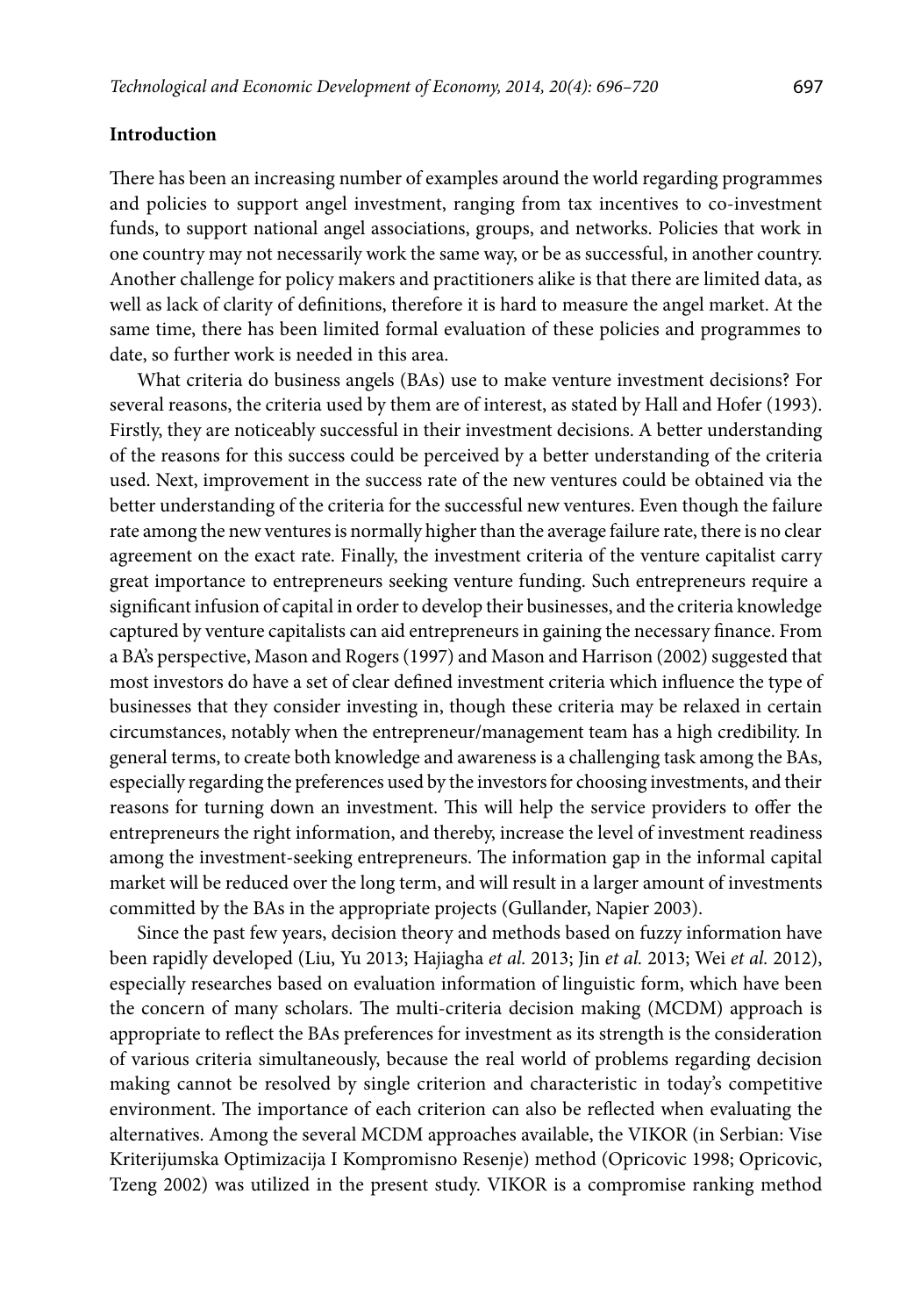to optimize the multi-response process. It is used to rank the alternatives and select them from a set in the presence of conflicting criteria based on the closeness to the ideal solution. VIKOR has some advantages compared to other MCDM approaches. It can solve discrete decision making problems with conflicting and non-commensurable (different units) criteria (Opricovic, Tzeng 2004) and provide a solution that is the closest to the ideal. It determines compromise solutions for a problem with conflicting criteria, which can help the decision makers to reach a final decision (Opricovic, Tzeng 2007; Wei, Lin 2008; Opricovic 2011; Liu *et al.* 2013).

This paper contributes to the literature in a determinate sense. Firstly, this paper adds to the growing body of research regarding the BAs investment criteria. Although the works on the issue have been increasing in numbers, no previous studies found had applied the MCDM approach to evaluate the criteria used by the BAs for investment. This is one of the first studies in actual evaluation of investment criteria to assist the BAs in decision-making. Secondly, this research contributes to the knowledge in the area of BA investment decision-making. Despite the significant number of academic researches that have undertaken the field of BAs, little is known about the decision-making process of angel investors as the important contextual factor, and most of them have a tendency to maintain a low public profile. For this reason, the VIKOR method developed in fuzzy environment was used to evaluate and prioritize the most important investment criteria and to choose the city with the highest potential for investment. Furthermore, this paper reports the findings of an exploratory project that analysed the Malaysian BAs' decision-making process investment criteria, as it was difficult to locate and conduct a survey on these BAs.To the best of our knowledge, this is the first empirical study that addressed the BAs' decision making using the MCDM approach.

The article proceeds as follows: firstly, the literature on the BAs' decision-making and VIKOR method was reviewed. Then, the methodology adopted is explained, followed by the description of the cases for Malaysian BAs, along with its application. Finally, the results of the pilot study, conclusion, and suggestions for the future studies are clarified.

#### **1. Literature review**

#### **1.1. Overview**

Many studies (Tyebjee, Bruno 1984; Macmillan *et al.*1985, 1987; Kumar, Kaura 2003) have looked into venture capitalists (VCs) and the resources that they have used to assess new ventures. They have identified the importance of certain criteria attributable to potential business plans. These studies have discovered that the process of venture screening is a simple, but a highly skillful activity; hence the potential of a business plan based on certain criteria was measured by the VCs quickly. Many researchers assume that the BAs make their investment decisions in a similar manner as the VCs. As a consequence, the BAs use evidence from the VCs' decisions when proposing their decisions. Since there are differences between the BAs and the VCs' motivations that influence their decision processes, the above said statement is incorrect. Additionally, fund-seeking entrepreneurs pitching to the BAs can be misled by this false supposition and it will cause them to interact with and make presentations to the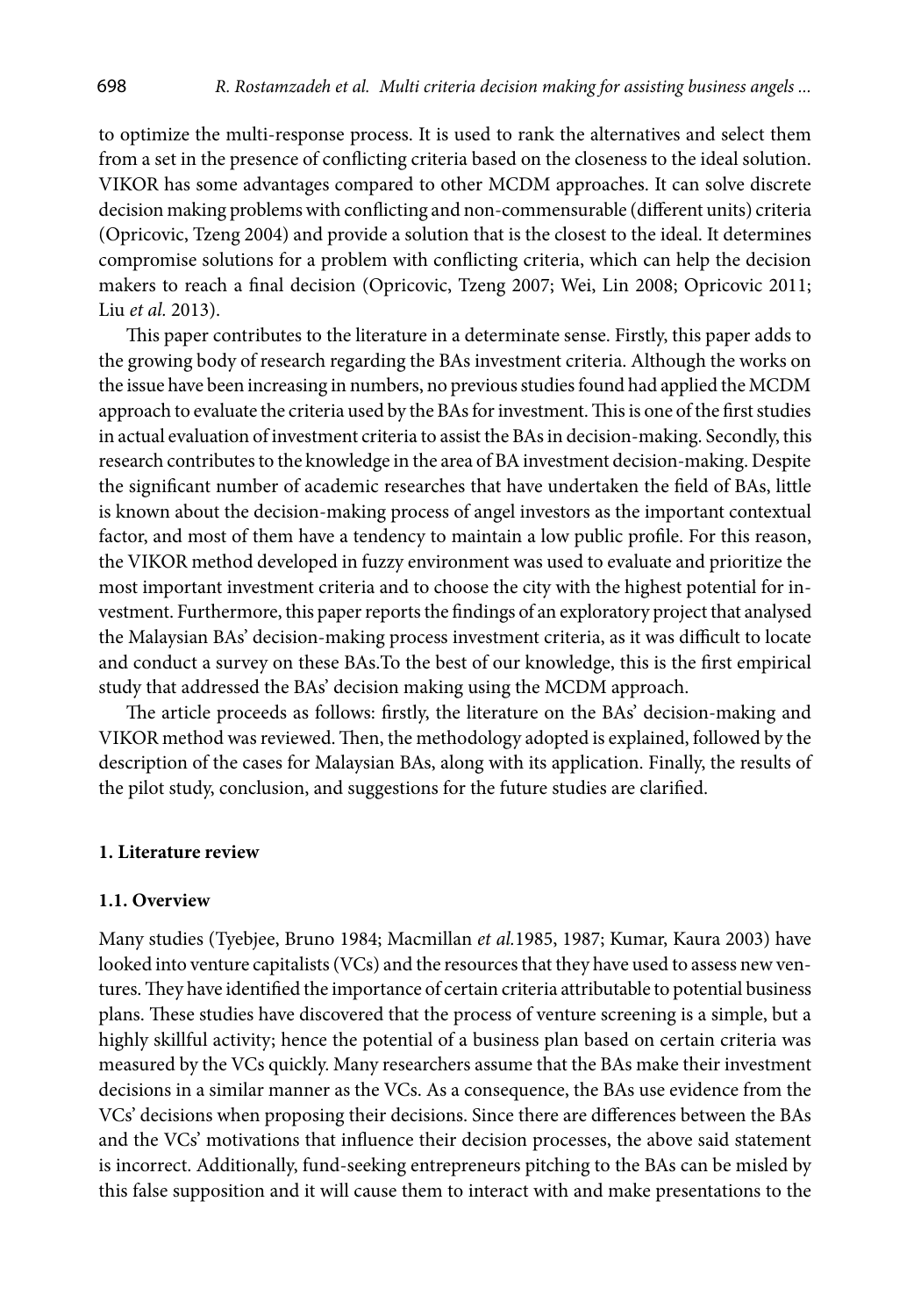BAs that in the end will not only increase their likelihood of investment attractiveness, but can also reduce it. Van Osnabrugge (2000) believed that the fundamental agency difference is the most important difference between the BAs and the VCs that influences the investment decision. BAs invest their own money and do not need to justify and validate their decisions to anyone, while VCs are professional fund managers who need to justify and defend their selection and rejection of decisions to their investors. VCs have a tendency to invest in a number of companies over a set time frame concentrating within a certain domain. On the other hand, the BAs want to invest in a more limited number of opportunities, but over a broader range of industries and they are not forced by portfolio requirements (Mason, Harrison 2002; Schwarzkopf *et al.* 2010).

There is a number of key investment criteria used by the VCs for evaluating business proposals of entrepreneurs. The size and attractiveness of the market (Tyebjee, Bruno 1984), management capabilities and functional skills (Wells 1974), the uniqueness of a product or service (Fried, Hisrich 1994), market acceptance of a product, and the degree of competitiveness in the marketplace (MacMillan *et al.* 1985, 1987; Muzyka *et al.* 1996) are among the most significant investment criteria in a VC's repertory. Macmillan *et al.* (1985) investigated the criteria used by the VCs to evaluate new venture proposals. They have used 5 categories of criteria in their study, with a total of 24 criteria that were evaluated. A questionnaire was used to determine the most important criteria that the VCs applied to decide when funding for new ventures. The most important finding from the study was the direct confirmation of the frequently repeated position taken by the venture capital community that above all it is the quality of the entrepreneur that ultimately determines the funding decision. Muzyka *et al.* (1996) also concluded that the management team's considerations dominate the investment decision. Macmillan *et al.* (1987) have studied the patterns of successful and unsuccessful ventures. They pointed out how successful ventures can be distinguished from the unsuccessful ventures once the five major classes of risk management are identified. Feeney *et al.* (1999) found that the BAs consider both attributes of the business and entrepreneurs when deciding to invest in a proposal. They noted that the investors' perception on poor management is the primary deal killer. However, the management's ability, although important, is not the primary factor that attracts investors to a deal. Haines *et al.* (2003) identified that the people in the project are the most critical factor in the BAs' decision to invest: "many investors said that they would be spending considerable time with these people so it is important that the people be the right ones for the job and be individuals with whom the investors would like to spend some time". The differences of the investment criteria used are emphasized by the bankers, the VC fund managers, and the BAs (Mason, Stark 2004). The financial aspects of the proposal receive much attention by the bankers, while little emphasis is given to the market and the entrepreneur. As equity investors, the BAs and the VC fund managers stress on both market and finance issues, even though they have a very different approach. Compared to the VC fund managers, more emphasis is given to the entrepreneurs and "investor fit" considerations by the BAs. The entrepreneurs must modify their business plan in proportion to their choice: if they are looking for funding from a bank, or from BA or VC fund. Silva (2004) studied the VCs' decision-making that aimed at developing an understanding on how the VCs selected early-stage projects in small equity markets in Portugal. The findings indicated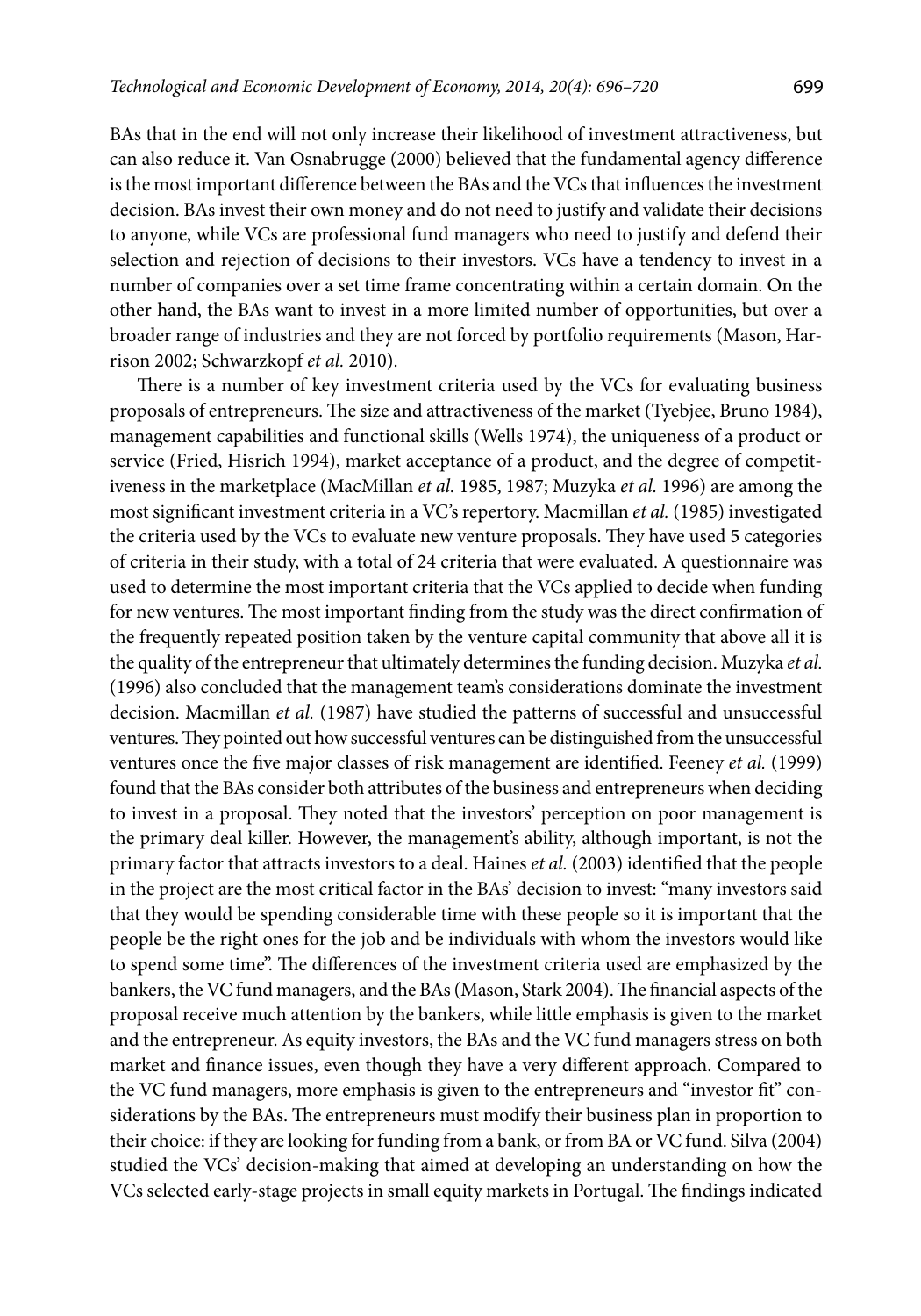that the decision-making process and the criteria used by the VCs in this market context differed significantly from those used in the developed equity markets. Khanin *et al.* (2008) summarized the evolution of the VC investment literature from the last 4 decades. They identified the most important decision criteria of investment in new ventures as discussed in the literature, such as top management team, market, product, risk, deal, and competition. Kollmann and Kuckertz (2010) discovered that criteria relating to the management team or entrepreneur are of exceptional pertinence, but it is very difficult to assess them at the same time, particularly in the early screening phase. Accordingly, they made an important suggestion to entrepreneurs who need to be clear in mind that in order to work with the VC closely, and to reduce uncertainties, they must show preparedness, readiness, and commitment right from the beginning, as much as possible. Maxwell *et al.*(2011) pointed out that the BAs consider 27 criteria when making their investment decision. Only 8 critical venture factors were confirmed during the selection stage and the majority of opportunities were rejected. They also found that the investment decision was influenced by the interaction of other criteria at subsequent stages.A wide variety of possible criteria has been used by past researchers and the BAs are postulated to use them when evaluating opportunities. Table 1 summarizes the previous works published in this area of research.

#### **1.2. Proposed criteria**

As portrayed in Table 1, the most frequently used criteria for investment were financial considerations, market attractiveness, entrepreneurial/management team, and product/service characteristics, and specifically, the BAs' involvement activity in this research was utilized in evaluating the selection of alternatives for investment. Based upon a comprehensive literature review, five main criteria were proposed, which are briefly explained as in the following:

*Financial consideration (C1):* A BA may re-evaluate the balance between achieving income or capital growth caused by a change in financial situations and, as a result, the assessment of a potential investment may be affected by that*.* This includes 5 aspects as follows: s*ize of investment (C11), perceived financial rewards (for investors) (C12)*, C*lear exit opportunity (C13)*, *potential for high returns (C14),* and *liquidity of investment (C15).*

*Market attractiveness (C2):* BA investing is counted as the most important source of investment in start-up and early stage businesses looking for equity to grow their businesses. Since many BAs are investing, it may be difficult to calculate the market relatively. The market research aims to provide information about customers' demands, market size, market needs, and competition. Before pursuing a product development, market research should be conducted first. By doing this, the size of the target market can be determined, the possible sales volume, and the required unit sell price can be predicted. Hence, margin available probability or even if the product is likely to be sold at all, and if the investee business will be capable to pay back the developing cost of the product in the first place are vital details to be obtained. The sub-criteria used in this group are as follows: *size of the market or niche (C21), growth potential of the market (C22)*, *low initial cost to test the market (C23)*, *competitive advantage (C24)*, *low market risk (C25)*, and *well-established distribution channel (C26).*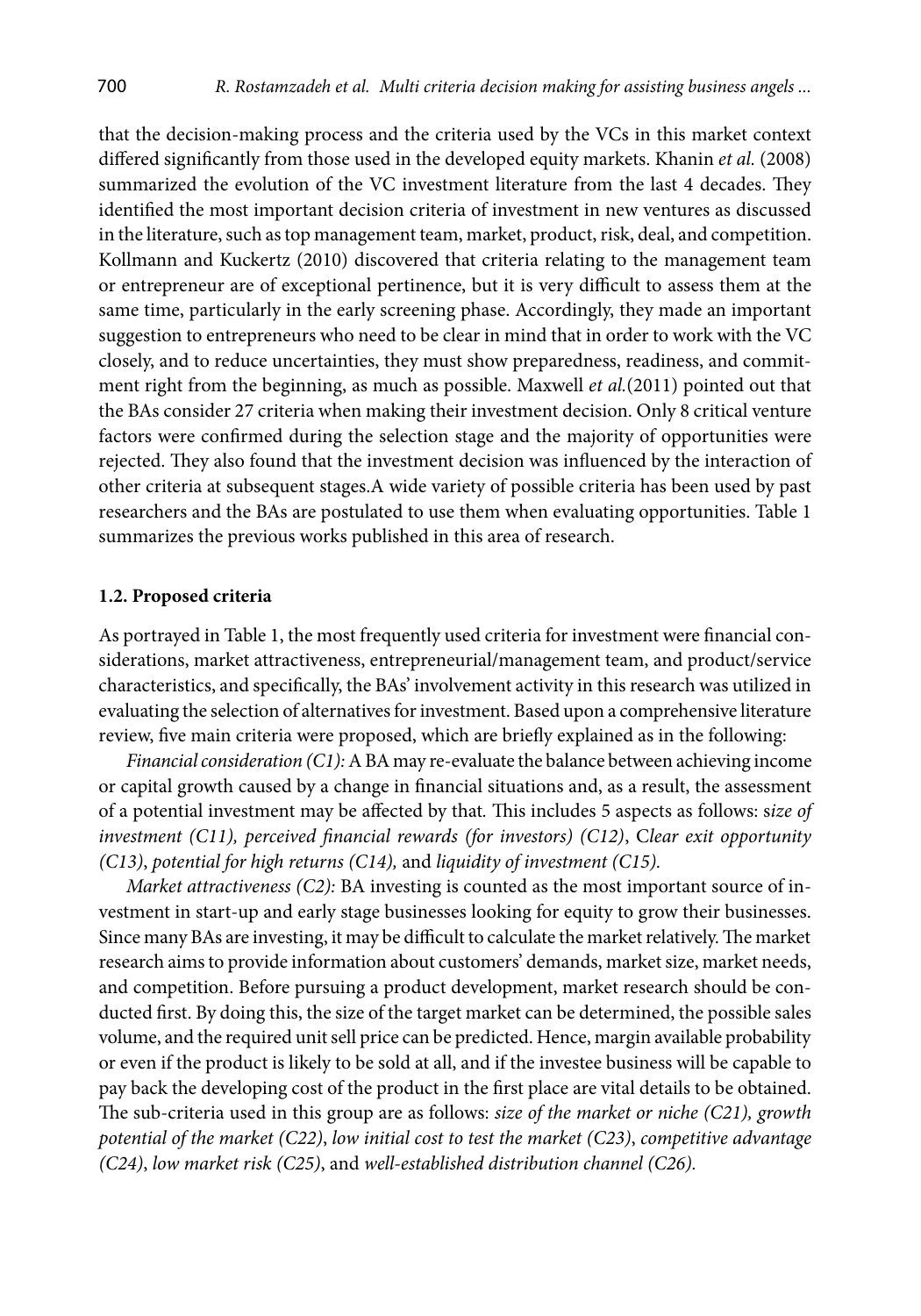| This Research                     |                            |                    |                                             |                        |                           |                         |                          |                             |                                |                                     |                       |                 |                          |                                 |                                                    |                           |                                     |                                            |                    |                                 |                               |                    |                                |                                                  |                                                         |           |                                     |                     |                                                       |                     |                         |                         |                                                  |                            |
|-----------------------------------|----------------------------|--------------------|---------------------------------------------|------------------------|---------------------------|-------------------------|--------------------------|-----------------------------|--------------------------------|-------------------------------------|-----------------------|-----------------|--------------------------|---------------------------------|----------------------------------------------------|---------------------------|-------------------------------------|--------------------------------------------|--------------------|---------------------------------|-------------------------------|--------------------|--------------------------------|--------------------------------------------------|---------------------------------------------------------|-----------|-------------------------------------|---------------------|-------------------------------------------------------|---------------------|-------------------------|-------------------------|--------------------------------------------------|----------------------------|
| (1107)<br>Maxwell et al.          |                            |                    |                                             |                        |                           |                         |                          |                             |                                |                                     |                       |                 |                          |                                 |                                                    |                           |                                     |                                            |                    |                                 |                               |                    |                                |                                                  |                                                         |           |                                     |                     |                                                       |                     |                         |                         |                                                  |                            |
| $(2007)$ хәрп $S$                 |                            |                    |                                             |                        |                           |                         |                          |                             |                                |                                     |                       |                 |                          |                                 |                                                    |                           |                                     |                                            |                    |                                 |                               |                    |                                |                                                  |                                                         |           |                                     |                     |                                                       |                     |                         |                         |                                                  |                            |
| Paul et al. (2007)                |                            |                    |                                             |                        |                           |                         |                          |                             |                                |                                     |                       |                 |                          |                                 |                                                    |                           |                                     |                                            |                    |                                 |                               |                    |                                |                                                  |                                                         |           |                                     |                     |                                                       |                     |                         |                         |                                                  |                            |
| (200Z)<br>Mason, Harrison         |                            |                    |                                             |                        |                           |                         |                          |                             |                                |                                     |                       |                 |                          |                                 |                                                    |                           |                                     |                                            |                    |                                 |                               |                    |                                |                                                  |                                                         |           |                                     |                     |                                                       |                     |                         |                         |                                                  |                            |
| (5007)<br>Mason, Harrison         |                            |                    |                                             |                        |                           |                         |                          |                             |                                |                                     |                       |                 |                          |                                 |                                                    |                           |                                     |                                            |                    |                                 |                               |                    |                                |                                                  |                                                         |           |                                     |                     |                                                       |                     |                         |                         |                                                  |                            |
| Meyer (1998)<br>Zacharakis,       |                            |                    |                                             |                        |                           |                         |                          |                             |                                |                                     |                       |                 |                          |                                 |                                                    |                           |                                     |                                            |                    |                                 |                               |                    |                                |                                                  |                                                         |           |                                     |                     |                                                       |                     |                         |                         |                                                  |                            |
| (5007)<br>Stedler, Peters         |                            |                    |                                             |                        |                           |                         |                          |                             |                                |                                     |                       |                 |                          |                                 |                                                    |                           |                                     |                                            |                    |                                 |                               |                    |                                |                                                  |                                                         |           |                                     |                     |                                                       |                     |                         |                         |                                                  |                            |
| $(*007)$<br>Mason, Stark          |                            |                    |                                             |                        |                           |                         |                          |                             |                                |                                     |                       |                 |                          |                                 |                                                    | ↘                         |                                     |                                            |                    |                                 |                               |                    |                                |                                                  |                                                         |           |                                     |                     |                                                       |                     |                         |                         |                                                  |                            |
| (5007)<br>Haines et al.           |                            |                    |                                             |                        |                           |                         |                          |                             |                                |                                     |                       |                 |                          |                                 |                                                    |                           |                                     |                                            |                    |                                 |                               |                    |                                |                                                  |                                                         |           |                                     |                     |                                                       |                     |                         |                         |                                                  |                            |
| (0007)<br>$\log$ Osmaprugge       |                            |                    |                                             |                        |                           |                         |                          |                             |                                |                                     |                       |                 |                          |                                 |                                                    |                           |                                     |                                            |                    |                                 |                               |                    |                                |                                                  |                                                         |           |                                     |                     |                                                       |                     |                         |                         |                                                  |                            |
| (6661) p.19ydəy                   |                            |                    |                                             |                        |                           |                         |                          |                             |                                |                                     |                       |                 |                          |                                 |                                                    |                           |                                     |                                            |                    |                                 |                               |                    |                                |                                                  |                                                         |           |                                     |                     |                                                       |                     |                         |                         |                                                  |                            |
| (8661)<br>Landström               |                            |                    |                                             |                        |                           |                         |                          |                             |                                |                                     |                       |                 |                          |                                 |                                                    |                           |                                     |                                            |                    |                                 |                               |                    |                                |                                                  |                                                         |           |                                     |                     |                                                       |                     |                         |                         |                                                  |                            |
| (9661)<br>Bachher, Guild          |                            |                    |                                             |                        |                           |                         |                          |                             |                                |                                     |                       |                 |                          |                                 |                                                    |                           |                                     |                                            |                    |                                 |                               |                    |                                |                                                  |                                                         |           |                                     |                     |                                                       |                     |                         |                         |                                                  |                            |
| (6661)<br>Feeney et al.           |                            |                    |                                             |                        |                           | ↘                       |                          |                             |                                |                                     |                       |                 |                          |                                 |                                                    |                           |                                     |                                            |                    |                                 |                               |                    |                                |                                                  |                                                         |           |                                     |                     |                                                       |                     |                         |                         |                                                  |                            |
| (966I)<br><i>p 19</i> ex/znM      |                            |                    |                                             |                        |                           |                         |                          |                             |                                |                                     |                       |                 |                          |                                 |                                                    |                           |                                     |                                            |                    |                                 |                               |                    |                                |                                                  |                                                         |           |                                     |                     |                                                       |                     |                         |                         |                                                  |                            |
| $(*661)$<br>Fried, Hisrich        |                            |                    |                                             |                        |                           | ↘                       |                          |                             |                                |                                     |                       |                 |                          |                                 |                                                    |                           |                                     |                                            |                    |                                 |                               |                    |                                |                                                  |                                                         |           |                                     |                     |                                                       |                     |                         |                         |                                                  |                            |
| (9661)<br>Mason, Harrison         |                            |                    |                                             |                        |                           |                         |                          |                             |                                |                                     |                       |                 |                          |                                 |                                                    |                           |                                     |                                            |                    |                                 |                               |                    |                                |                                                  |                                                         |           |                                     |                     |                                                       |                     |                         |                         |                                                  |                            |
| (1985' 1987)<br>MacMillan et al.  |                            |                    |                                             |                        |                           |                         |                          |                             |                                |                                     |                       |                 |                          |                                 |                                                    |                           |                                     |                                            |                    |                                 |                               |                    |                                |                                                  |                                                         |           |                                     |                     |                                                       |                     |                         |                         |                                                  |                            |
| $(*861)$<br>Onund , believ, Bruno |                            |                    |                                             |                        |                           |                         |                          |                             |                                |                                     |                       |                 |                          |                                 |                                                    |                           |                                     |                                            |                    |                                 |                               |                    |                                |                                                  |                                                         |           |                                     |                     |                                                       |                     |                         |                         |                                                  |                            |
|                                   |                            |                    |                                             |                        |                           |                         |                          |                             |                                |                                     |                       |                 |                          |                                 |                                                    |                           |                                     |                                            |                    |                                 |                               |                    |                                |                                                  |                                                         |           |                                     |                     |                                                       |                     |                         |                         |                                                  |                            |
|                                   |                            |                    |                                             |                        |                           |                         |                          |                             |                                |                                     |                       |                 |                          |                                 |                                                    |                           |                                     |                                            |                    |                                 |                               |                    |                                |                                                  |                                                         |           |                                     |                     |                                                       |                     |                         |                         | management works in line with the BA's interests |                            |
|                                   |                            |                    |                                             |                        |                           |                         |                          |                             |                                |                                     |                       |                 |                          |                                 |                                                    |                           |                                     |                                            |                    |                                 |                               |                    |                                |                                                  |                                                         |           |                                     |                     |                                                       |                     |                         |                         |                                                  |                            |
|                                   |                            |                    |                                             |                        |                           |                         |                          |                             |                                |                                     |                       |                 |                          |                                 |                                                    |                           |                                     |                                            |                    |                                 |                               |                    |                                |                                                  |                                                         |           |                                     |                     |                                                       |                     |                         |                         |                                                  |                            |
|                                   |                            |                    |                                             |                        |                           |                         |                          |                             |                                |                                     |                       |                 |                          |                                 |                                                    |                           |                                     |                                            |                    |                                 |                               |                    |                                |                                                  | Proprietary features (IP protection, patent, copyright) |           |                                     |                     | Want to support small business & regional development |                     |                         |                         |                                                  |                            |
|                                   |                            |                    |                                             |                        |                           |                         |                          |                             |                                |                                     |                       |                 |                          |                                 | Investor's background (like Leadership experience) |                           |                                     | Commitment enthusiasm, passion, motivation |                    |                                 |                               |                    |                                | Product superiority (innovativeness, uniqueness) |                                                         |           |                                     |                     |                                                       |                     | control of the business |                         |                                                  | h entrepreneurial ventures |
|                                   |                            |                    | Perceived financial rewards (for investors) |                        |                           |                         |                          |                             |                                |                                     |                       |                 |                          |                                 |                                                    |                           |                                     |                                            |                    |                                 |                               |                    |                                |                                                  |                                                         |           |                                     |                     |                                                       |                     |                         |                         |                                                  |                            |
|                                   |                            |                    |                                             |                        |                           |                         |                          |                             |                                |                                     |                       |                 | ation channel            |                                 |                                                    |                           |                                     |                                            |                    |                                 |                               |                    |                                |                                                  |                                                         |           |                                     |                     |                                                       |                     |                         | of investment           |                                                  |                            |
|                                   |                            |                    |                                             |                        |                           |                         |                          |                             |                                |                                     |                       |                 |                          |                                 |                                                    | preneur                   |                                     |                                            |                    |                                 |                               |                    |                                |                                                  |                                                         |           |                                     |                     |                                                       |                     |                         |                         |                                                  |                            |
|                                   |                            |                    |                                             |                        |                           |                         |                          |                             |                                |                                     |                       |                 |                          |                                 |                                                    |                           |                                     |                                            |                    |                                 |                               |                    |                                |                                                  |                                                         |           |                                     |                     |                                                       |                     |                         |                         |                                                  |                            |
|                                   |                            |                    |                                             |                        |                           |                         |                          |                             |                                |                                     |                       |                 |                          |                                 |                                                    |                           |                                     |                                            |                    |                                 |                               |                    |                                |                                                  |                                                         |           |                                     |                     |                                                       |                     |                         |                         |                                                  |                            |
|                                   |                            |                    |                                             |                        |                           |                         |                          |                             |                                |                                     |                       |                 |                          |                                 |                                                    |                           |                                     |                                            |                    |                                 |                               |                    |                                |                                                  |                                                         |           |                                     |                     |                                                       |                     |                         |                         |                                                  |                            |
|                                   |                            |                    |                                             |                        |                           |                         |                          |                             |                                |                                     |                       |                 |                          |                                 |                                                    |                           |                                     |                                            |                    |                                 |                               |                    |                                |                                                  |                                                         |           |                                     |                     |                                                       |                     |                         |                         |                                                  |                            |
|                                   |                            | Size of investment |                                             | Clear exit opportunity | Potential for high return | Liquidity of investment |                          | Size of the market or niche | Growth potential of the market | Low initial cost to test the market | Competitive advantage | Low market risk | Well-established distrib |                                 |                                                    | Track record of the entre | Trustworthiness of the entrepreneur |                                            | Market familiarity | Evaluate and react well to risk | Clear idea about the business |                    | Potential sales of the product |                                                  |                                                         | High tech | Not easily imitated nor substituted |                     |                                                       | Investment is local | Want to eventually take | Want to reduce the risk | Want to ensure that the                          | Want to be involved wit    |
|                                   |                            |                    |                                             |                        |                           |                         |                          |                             |                                |                                     |                       |                 |                          |                                 |                                                    |                           |                                     |                                            |                    |                                 |                               |                    |                                |                                                  |                                                         |           |                                     |                     |                                                       |                     |                         |                         |                                                  |                            |
|                                   |                            |                    |                                             |                        |                           |                         |                          |                             |                                |                                     |                       |                 |                          |                                 |                                                    |                           |                                     |                                            |                    |                                 |                               |                    |                                |                                                  |                                                         |           |                                     |                     |                                                       |                     |                         |                         |                                                  |                            |
| Decision<br>criteria              |                            |                    |                                             |                        |                           |                         |                          |                             |                                |                                     |                       |                 |                          |                                 |                                                    |                           |                                     |                                            |                    |                                 |                               |                    |                                |                                                  |                                                         |           |                                     |                     |                                                       |                     |                         |                         |                                                  |                            |
|                                   | CI Financial consideration |                    |                                             |                        |                           |                         | C2 Market Attractiveness |                             |                                |                                     |                       |                 |                          | C3 Entrepreneur/Management team |                                                    |                           |                                     |                                            |                    |                                 |                               | C4 Product/Service |                                |                                                  |                                                         |           |                                     | C5 BA's involvement |                                                       |                     |                         |                         |                                                  |                            |
|                                   |                            | $\overline{a}$     | C12                                         | $\overline{c}$         | C14                       | CI5                     |                          | $\overline{c}$              | C22                            | C23                                 | C24                   | C25             | C26                      |                                 | $\overline{c}$                                     | C32                       | C33                                 | C34                                        | C35                | C36                             | C37                           |                    | $\overline{a}$                 | C <sub>42</sub>                                  | C43                                                     | 64        | C45                                 |                     | $\overline{c}$                                        | C52                 | C53                     | C54                     | C55                                              | C56                        |

Table 1. Summaries of the past studies

Table 1. Summaries of the past studies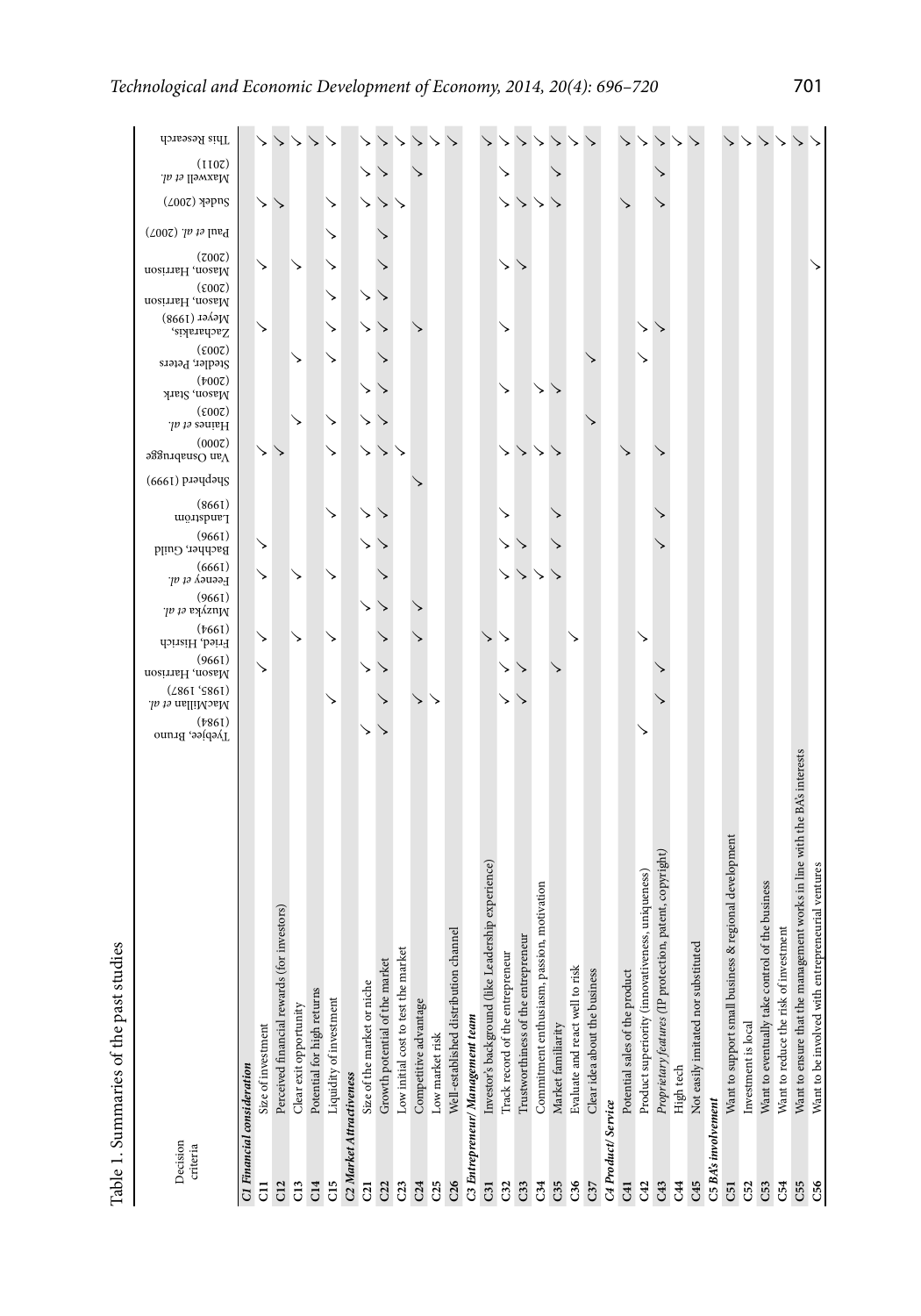Continued Table  $\cal I$ *Continued Table 1*

| Maxwell et al. $(2011)$                 |                     |             |                |                         |                  |                           |                         |                           |                             |                        |                       |                 |                       |                  |                       |                       |                     |                   |              |                     |
|-----------------------------------------|---------------------|-------------|----------------|-------------------------|------------------|---------------------------|-------------------------|---------------------------|-----------------------------|------------------------|-----------------------|-----------------|-----------------------|------------------|-----------------------|-----------------------|---------------------|-------------------|--------------|---------------------|
| $(2007)$ хәрп $S$                       |                     |             |                |                         |                  |                           |                         |                           |                             |                        |                       |                 |                       |                  |                       |                       |                     |                   |              |                     |
| Paul et al. (2007)                      |                     |             |                |                         |                  |                           |                         |                           |                             |                        |                       |                 |                       |                  |                       |                       |                     |                   |              |                     |
| (2002) nosirisH , nossM                 |                     |             |                |                         |                  |                           |                         |                           |                             |                        |                       |                 |                       |                  |                       |                       |                     |                   |              |                     |
| Mason, Harrison (2003)                  |                     |             |                |                         |                  |                           |                         |                           |                             |                        |                       |                 |                       |                  |                       |                       |                     |                   |              |                     |
| Zacharakis, Meyer (1998)                | Policy<br>capturing |             |                |                         |                  |                           |                         |                           |                             |                        |                       |                 |                       |                  |                       |                       |                     |                   |              |                     |
| Stedler, Peters (2003)                  |                     |             |                |                         |                  |                           |                         |                           |                             |                        |                       |                 |                       |                  |                       |                       |                     |                   |              |                     |
| Mason, Stark (2004)                     |                     |             |                |                         |                  |                           |                         |                           |                             |                        |                       |                 |                       |                  |                       |                       |                     |                   |              |                     |
| Haines et al. $(2002)$                  |                     |             |                |                         |                  |                           |                         |                           |                             |                        |                       |                 |                       |                  |                       |                       |                     |                   |              |                     |
| $\rm (0002)$ əggurdan<br>e $\rm (2000)$ |                     |             |                |                         |                  |                           |                         |                           |                             |                        |                       |                 |                       |                  |                       |                       |                     |                   |              |                     |
| (6661) рлэцдэц $\zeta$                  |                     |             |                |                         |                  |                           |                         |                           |                             |                        |                       |                 |                       |                  |                       |                       |                     |                   |              |                     |
| Landström (1998)                        |                     |             |                |                         |                  |                           |                         |                           |                             |                        |                       |                 |                       |                  |                       |                       |                     |                   |              |                     |
| Bachher, Guild (1996)                   |                     |             |                |                         |                  |                           |                         |                           |                             |                        |                       |                 |                       |                  |                       |                       |                     |                   |              |                     |
| Feeney et al. (1999)                    |                     |             |                |                         |                  |                           |                         |                           |                             |                        |                       |                 |                       |                  |                       |                       |                     |                   |              |                     |
| Muzyka et al. (1996)                    |                     |             |                |                         |                  |                           |                         |                           |                             |                        |                       |                 |                       |                  |                       |                       |                     |                   |              |                     |
| Fried, Hisrich (1994)                   |                     |             |                |                         |                  |                           |                         |                           |                             |                        |                       |                 |                       |                  |                       |                       |                     |                   |              |                     |
| (9691) nosirisH , nossM                 |                     |             |                |                         |                  |                           |                         |                           |                             |                        |                       |                 |                       |                  |                       |                       |                     |                   |              |                     |
| MacMillan et al. (1987)                 |                     |             |                |                         |                  |                           |                         |                           |                             |                        |                       |                 |                       |                  |                       |                       |                     |                   |              |                     |
| MacMillan et al. (1985)                 |                     |             |                |                         |                  |                           |                         |                           |                             |                        |                       |                 |                       |                  |                       |                       |                     |                   |              |                     |
| Tyebjee, Bruno (1984)                   |                     | $\check{ }$ | ↘              |                         |                  |                           |                         |                           |                             | $\checkmark$           | $\blacktriangleright$ | ↘               | ↘                     |                  |                       |                       | $\check{ }$         |                   |              |                     |
|                                         |                     |             |                |                         |                  |                           |                         |                           |                             |                        |                       |                 |                       |                  |                       |                       |                     |                   |              |                     |
|                                         |                     |             |                |                         |                  |                           |                         |                           |                             |                        |                       |                 |                       |                  |                       |                       |                     |                   |              |                     |
|                                         |                     |             |                | Archival records search | Verbal protocols | Experiment (full profile) | Experiment (trade-offs) | Participation observation | <b>Statistical Analysis</b> | Descriptive statistics | Content analysis      |                 | Discriminant analysis | Cluster analysis | Conjunctive modelling | Disjunctive modelling | Regression analysis | Conjoint analysis |              | Logistic regression |
|                                         | Method/Data         | Interviews  | Questionnaires |                         |                  |                           |                         |                           |                             |                        |                       | Factor analysis |                       |                  |                       |                       |                     |                   | <b>ANOVA</b> |                     |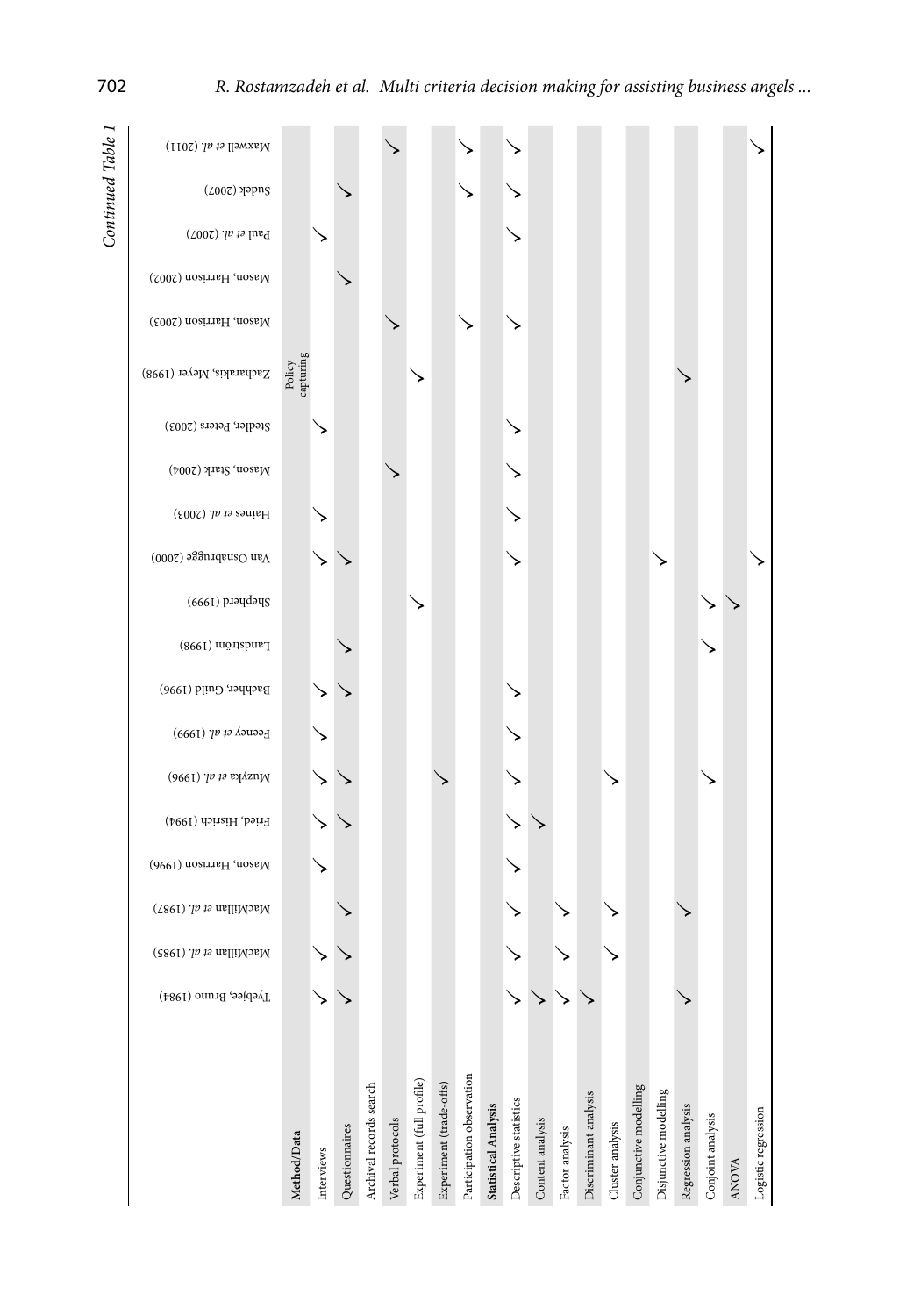*Entrepreneur/Management team (C3):* The management team and entrepreneur's capacity and experience have been revealed as the most significant aspect in the start-up or early stage business for angel investors when deciding to make an investment. The quality of the management team will directly increase the chance of being successful. So, it can be a wise strategy to invest in the people, not in their product. Entrepreneurs who know their strengths, as well as their weaknesses and able to plan accordingly, are well placed to raise investment. Only a few early stage businesses have complete management teams and most of them cannot hold all the skills required to maximize their business potential. The characteristics include: *Investor's background (like leadership experience) (C31), track record of the entrepreneurial (C32), trustworthiness of the entrepreneurial, commitment enthusiasm, passion, and motivation (C33), market familiarity (C34)*, *being able to evaluate and react well to risk (C35), and have clear idea about the business (C36).*

*Product/Service characteristics (C4):* The products characteristics are the features and elements that differentiate it from other products on the market. Characteristics of the products help to determine the marketing mix, the price of a product, and potential target market. This group includes 5 elements: *potential sales of the product (C41), product superiority (innovativeness and uniqueness) (C42), proprietary features (IP protection, patent, copy right) (C43), high tech (C44), and not easily imitated nor substituted (C45).*

*BAs' involvement (C5):* The BA's involvement in the investment venture is totally voluntary. A BA may want a lot of involvement in the business in which he invests, others may propose a business consultant or may prefer to be a mentor only. Some BAs may focus on one long term project, others may invest in several companies, or just invest in one for a short time, or in several over a period of years. In order to support a particular entrepreneur and reduce their own risk, the BAs become mainly involved in post-investment. Furthermore, the enjoyment of being related to entrepreneurial ventures in general and enjoying the involvement are strong motivational factors, whereas taking control is the least important motivator. The BAs think that their involvement in their investee companies is very active and they offer their involvement to the investee willingly. The sub-criteria of this group are as follows: *supporting small business (C51), investment is local (C52), take control of the business (C53), reducing the risk (C54), to know that management works in line with BA's interests (C55), and being involved with entrepreneurial ventures (C56).*

## **1.3. VIKOR method**

Recently, the VIKOR method has been introduced as an applicable technique to be implemented within the MCDM. Opricovic (1998) developed the VIKOR method for multi-criteria optimization of complex systems. This method determines the compromise solution, and is able to establish the stability of decision performance by replacing the compromise solution obtained with initial weights. The compromise solution is a feasible solution, which is the closest to the ideal, and a compromise means an agreement established by mutual concessions. The VIKOR method introduces the multi-criteria ranking index based on the particular measure of "closeness" to the ideal solution and this is the main advantage of this method (Opricovic, Tzeng 2004). The obtained compromise solution provides a maximum group utility for the "majority" and a minimum individual regret for the "opponent" (Opricovic, Tzeng 2007).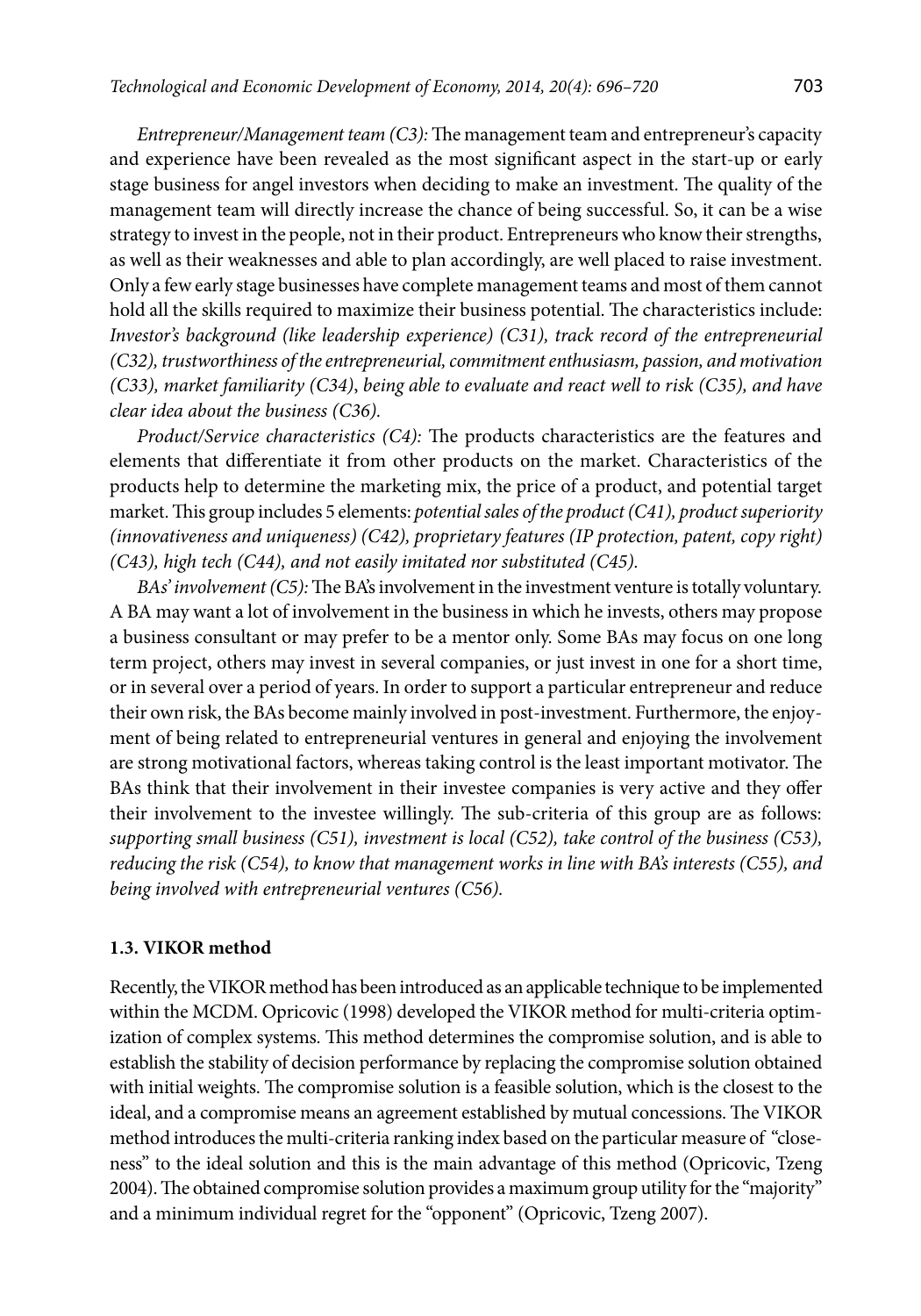Due to its characteristics and capabilities, the application of the VIKOR method has increased in these recent years. This includes using the VIKOR in the supplier selection (Shemshadi *et al.* 2011; Sanayei *et al.* 2010; Alimardani *et al.* 2013), material selection (Liu *et al.* 2013; Girubha,Vinodh 2012), water resource planning (Opricovic 2011; Kim, Chung 2013), evaluation of buildings redevelopment (Zavadskas, Antuchevičienė 2008), forestry and renewable energy planning (Kaya, Kahraman 2010, 2011), Human resources managers competency evaluation (Liu, Wu 2012), risk evaluation (Liu *et al.* 2012), insurance company selection (Yücenur, Demirel 2012), customer satisfaction (Kang, Park 2014) or along with other MCDM approaches, such as AHP (Liu, Yan 2007; Wu *et al.* 2010; Fouladgar *et al.* 2012), ANP (Wang, Tzeng 2012; Ebrahimnejad *et al.* 2012; Yang *et al.* 2013), ELECTRE (Zandi, Roghanian 2013; Zavadskas *et al.* 2013; Kou *et al.* 2012), TOPSIS (Chu *et al.* 2007; Zhang, Wei 2013; Ju, Wang 2013; Rostamzadeh *et al.* 2014), COPRAS (Yazdani-Chamzini *et al.* 2013; Antuchevičienė *et al.* 2012; Aghdaie *et al.* 2013), SAW (Ginevičius *et al.* 2010; Sedaghat 2013), ARAS (Baležentis *et al.* 2012), DEMATEL (Hashemkhani Zolfani, Ghadikolaei 2013; Peng, Tzeng 2013), and SWARA (Zolfani *et al.* 2013; Hashemkhani Zolfani, Saparauskas 2013).

In this paper, the VIKOR method was applied, which was developed to evaluate the most important investment criteria from the BAs' point of view,under fuzzy environment. In the group decision-making process, linguistic variables are used by the BAs to assess the ratings and weights of the selection criteria.

#### **2. Fuzzy sets**

The fuzzy set theory was developed by Zadeh (1965) to solve fuzzy phenomenon problems that exist in the real world, such as uncertainty, imprecise, unspecific, and fuzzy situations. When measuring the vagueness of concepts that are related with human beings' subjective judgments, the fuzzy set theory is advantageous over the traditional set theory.

A tilde  $\sim$ 's placed above a symbol if the symbol represents a fuzzy set. There are many types of fuzzy membership functions. This paper adopted the triangular fuzzy number (TFN),  $\widetilde{M}$ , as shown in Figure 1. A TFN is simply denoted as  $\left(l\vert m,\, m\vert u\right)$  or  $\left(l,m,\, u\right)$ . The smallest possible value is denoted as *l,* while *m* is the most promising value, and *u* is the largest possible value. Each TFN has linear representations on its left and right sides, and the function can be defined as Eq. (1):

$$
\mu(x|\tilde{M}) = \begin{cases}\n0, & x < l, \\
\frac{x - l}{m - l}, & l \leq x \leq m, \\
\frac{u - x}{u - m}, & m \leq x \leq u, \\
0, & x > u.\n\end{cases}
$$
\n(1)

A fuzzy number can always be given by its corresponding left and right representations of each degree of membership, as shown in Eq. (2):

$$
\widetilde{M} = M^{l(y)}, M^{r(y)} = (l + (m - l)y, u + (m - u)y), y \in [0, 1].
$$
\n(2)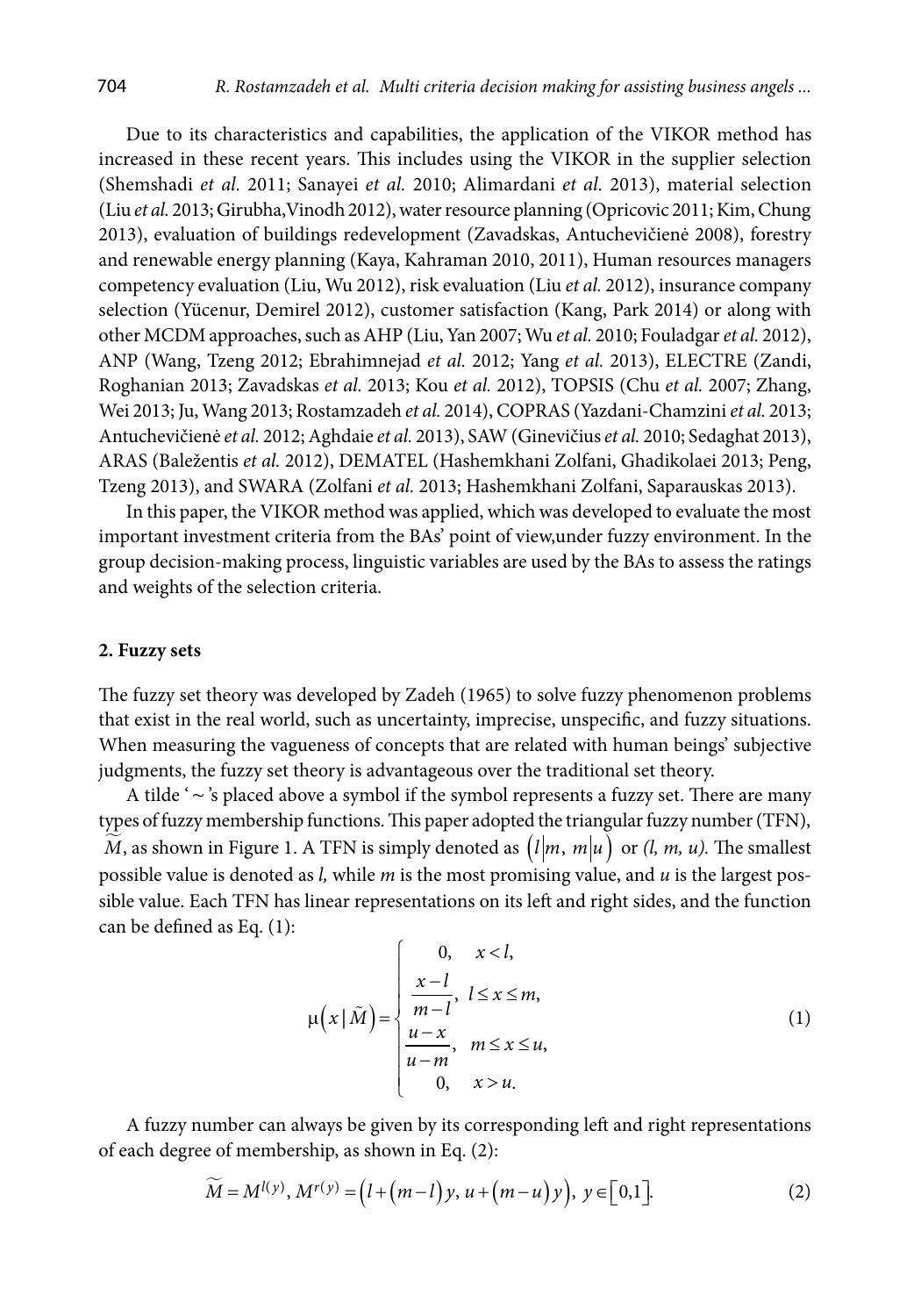

Fig. 1. Triangular fuzzy number *M*

Some basic definitions of fuzzy concepts that are used in the proposed fuzzy VIKOR method are (Zadeh 1965, 1976; Zimmermann 2001) shown thereunder.

Let A =  $(a, b, c)$ , and B =  $(a_1, b_1, c_1)$  be two triangular fuzzy numbers. The basic operations of the triangular fuzzy numbers are defined as follows:

$$
A(+)B = (a, b, c)(+)(a1, b1, c1) = (a + a1, b + b1, c + c1);
$$
\n(3)

$$
A(-)B = (a, b, c)(-)(a1, b1, c1) = (a - c1, b - b1, c - a1); \t\t(4)
$$

$$
A(x)B = (a, b, c)(x)(a1, b1, c1) = (aa1, bb1, cc1);
$$
\n(5)

$$
A(\div)B = (a, b, c)(\div)(a_1, b_1, c_1) = (a/c_1, b/b_1, c/a_1);
$$
\n(6)

$$
kA = (ka, kb, kc); \tag{7}
$$

$$
(A)^{-1} = \left(\frac{1}{c}, \frac{1}{b}, \frac{1}{a}\right).
$$
 (8)

The distance between fuzzy numbers A, B is calculated as:

$$
d(A, B) = \sqrt{\frac{1}{3} \left[ (a - a_1)^2 + (b - b_1)^2 + (c - c_1)^2 \right]}.
$$
 (9)

Assuming that a decision group has *K* decision makers, and the fuzzy rating of each decision maker,  $D_k$  ( $k = 1, 2, ..., K$ ), can be represented as a positive triangular fuzzy number,  $R_k$  ( $k = 1, 2, ..., K$ ), with membership function,  $F_{Rk}(x)$ . Then, the aggregated fuzzy rating can be defined as:

$$
R = (a, b, c), k = 1, 2, ..., K,
$$
\n(10)

where,  $a = \min_{k} {a_k}_{k}$ , 1 1/ *K k k*  $b = 1/k$  $b$  $= 1 / k \sum_{k=1}^{k} b_k, \ c = \max_k \{c_k\}_k.$ 

The development of the VIKOR method started with the following form of Lp-metric (Opricovic 1998; Opricovic, Tzeng 2002, 2004, 2007):

$$
L_{pi} = \left\{ \sum_{j=1}^{n} \left[ w_j (f_j^* - f_{ij}) / (f_j^* - f_j^-) \right]^p \right\}^{1/p} 1 \le p \le +\infty; \ i = 1, 2, ..., I. \tag{11}
$$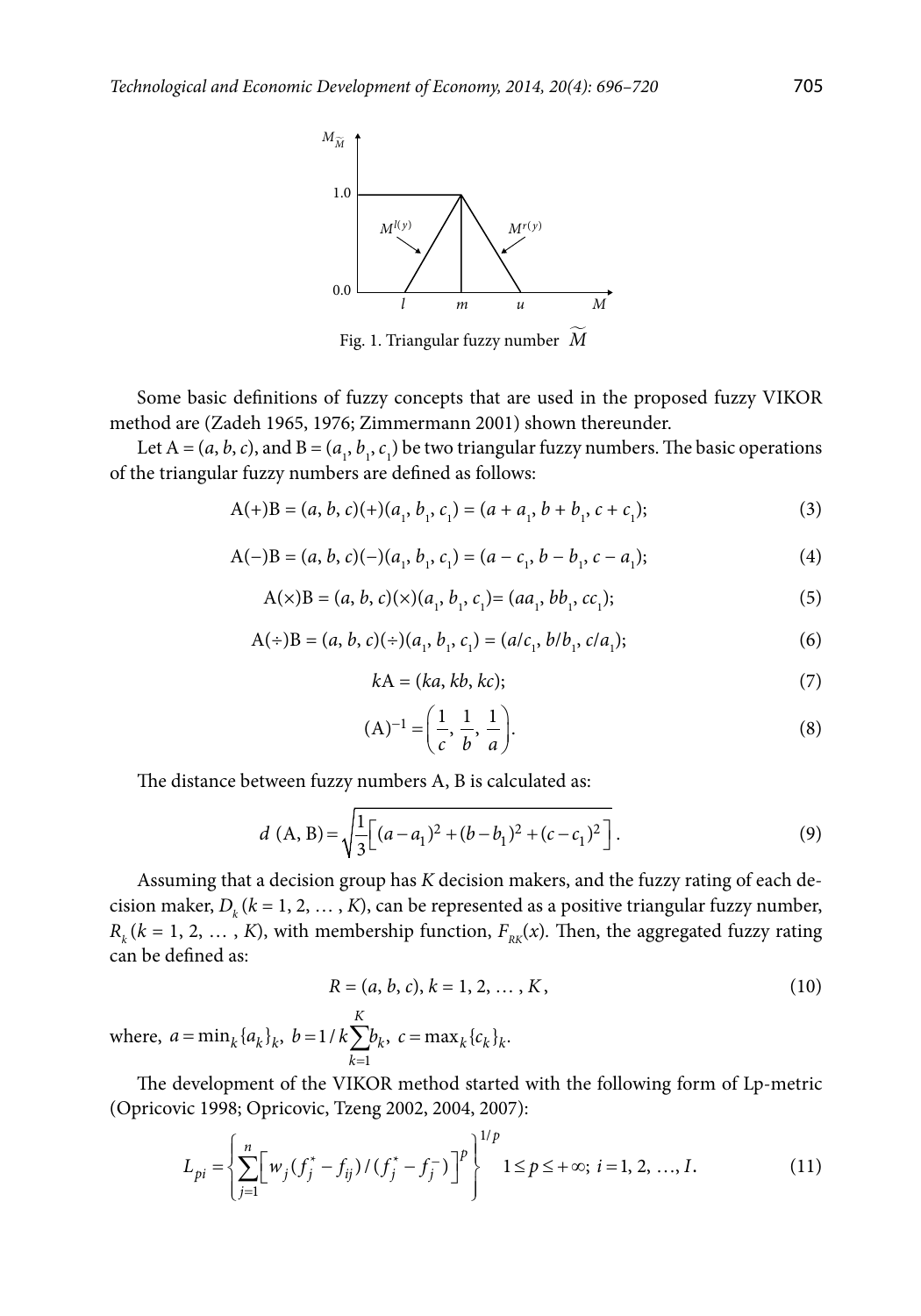In the VIKOR method, ( $L_{1,i}$  as  $S_i$ ) and ( $L_{\infty,i}$  as  $R_i$ ) are used to formulate the ranking. The solution obtained by min  $S_i$  is with a maximum group utility ("majority" rule), and the solution obtained by min  $R_i$  is with a minimum individual regret of the "opponent" (Sayadi *et al.* 2009). The following steps are the algorithm of the fuzzy VIKOR method using TFN:

**Step 1:** The objectives of the decision-making process were identified and the problem scope was defined. The objective of this research paper is to assist the BAs in investment to choose the most suitable city based on the proposed criteria.

**Step 2:**The decision-making group was arranged, and a finite set of relevant attributes was defined and described. As for the selection problem in this paper, there are 5 main criteria, 29 sub-criteria, and 4 different cities as alternatives. The criteria identified and analyzed in this paper can be found in the literature, as shown in Table 1.

**Step 3:** The appropriate linguistic variables were identified. In this step, the appropriate linguistic variables for the importance weight of criteria, and the fuzzy rating for alternatives with regard to each criterion were determined. The decision makers used the TFN linguistic variables, as shown in Table 2, to evaluate the importance of the criteria and the ratings of the alternatives with respect to qualitative criteria.

**Step 4:**The decision makers' opinions were taken into consideration to get the aggregated fuzzy weight of the criteria and aggregated fuzzy rating of alternatives, and then, a fuzzy decision matrix was constructed.

| Linguistic scale for importance | Triangular fuzzy scale | Linguistic scale for rating |
|---------------------------------|------------------------|-----------------------------|
| Equal                           | (1, 1, 1)              | Equal                       |
| Very Poor (VP)                  | (0.1, 0.1, 0.2)        | Very Low (VL)               |
| Poor $(P)$                      | (0.1, 0.2, 0.3)        | Low (L)                     |
| Medium Poor (MP)                | (0.3, 0.4, 0.5)        | Medium Low (ML)             |
| Median(M)                       | (0.4, 0.5, 0.6)        | Medium (M)                  |
| Medium High (MH)                | (0.5, 0.6, 0.7)        | Medium Good (MG)            |
| High(H)                         | (0.7, 0.8, 0.9)        | Good(G)                     |
| Very High (VH)                  | (0.8, 0.9, 1)          | Very Good (VG)              |

Table 2. Linguistic scales for importance and rating

The aggregate fuzzy rating  $(\tilde{x}_{ij})$  of alternatives, with respect to each criterion, was calculated as follows:

$$
\tilde{x}_{ij} = (x_{ij1}, x_{ij2}, x_{ij3}),
$$
\n(12)

where,  $x_{ij1} = \min\{x_{ij1}\}_k$ ,  $x_{ij2} = 1/k \sum x_{ij2}$ , *K ij* 2  $^{-1}$   $\sim$   $\sum$   $\lambda$ *ij k*  $x_{ij2} = 1 / k \sum x_{ij2}, x_{ij3} = \max\{x_{ij3}\}_k.$ 

And the aggregated fuzzy weights  $\tilde{w}_j$  of each criterion can be calculated as:

$$
W = (\tilde{w}_1, \tilde{w}_2, \tilde{w}_3),\tag{13}
$$

where,  $w_{j1} = \min \{ w_{jk1} \}_{k}$ ,  $w_{j2} = 1/k \sum w_{jk2}$ , *K j jk k*  $w_{j2} = 1/k \sum w_{jk2}, w_{j3} = \max\{w_{jk3}\}_k.$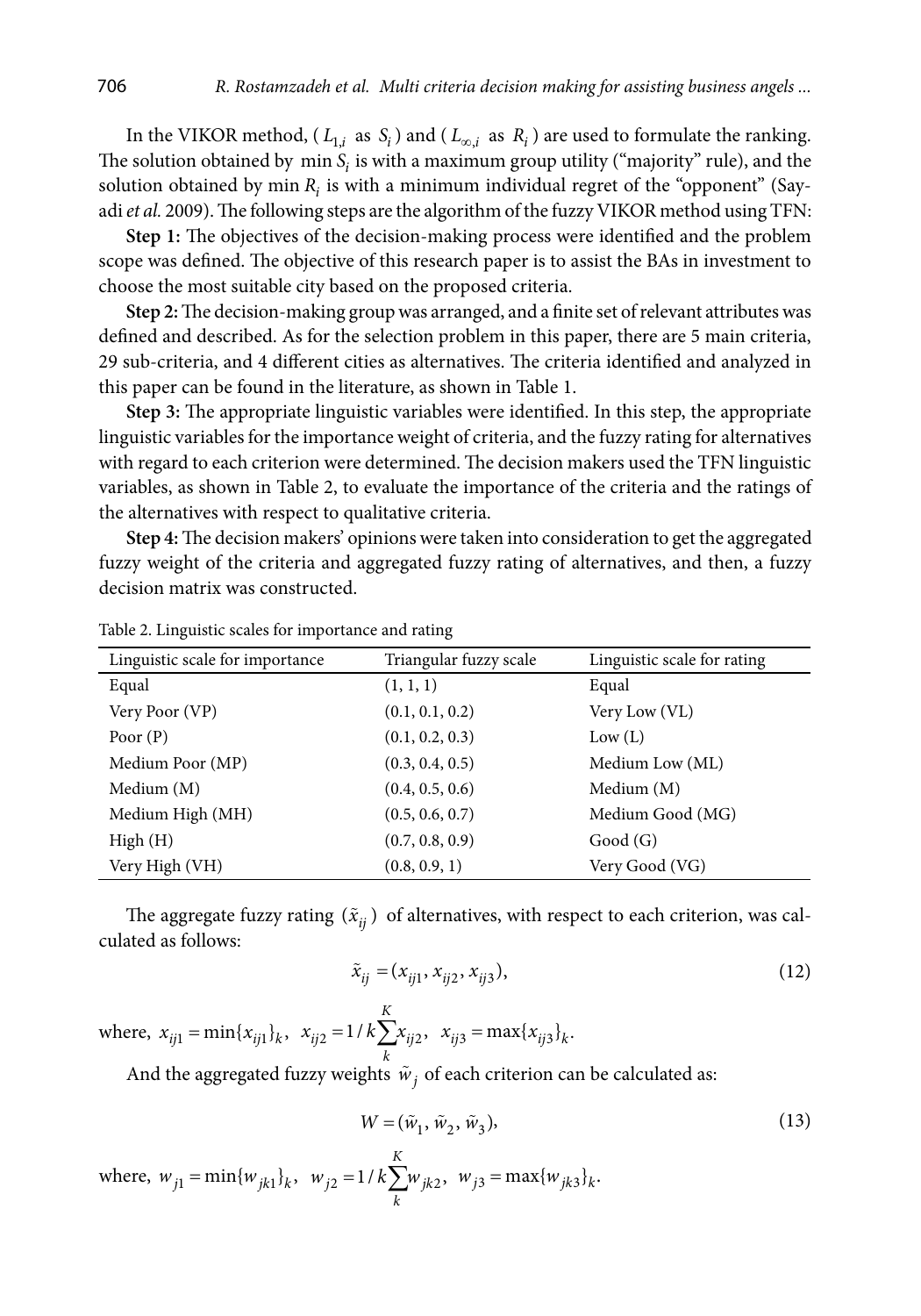A decision matrix, *D*, of *m×n* dimension is defined, as in Eq. (14):

$$
x_1 \qquad x_j \qquad x_n
$$
  
\n
$$
D = A_i \begin{pmatrix} \tilde{x}_{11} & \cdots & \tilde{x}_{1j} & \cdots & \tilde{x}_{1n} \\ \tilde{x}_{i1} & \cdots & \tilde{x}_{ij} & \cdots & \tilde{x}_{in} \\ A_m \begin{pmatrix} \tilde{x}_{m1} & \cdots & \tilde{x}_{mj} & \cdots & \tilde{x}_{mn} \end{pmatrix},
$$
\n(14)

where  $x_{ij}, \forall j$  may be crisp or fuzzy. If  $x_{ij}$  is fuzzy, it is represented by a TFN as  $\tilde{x}_{ij} = (a_{ij}, b_{ij}, c_{ij})$ . The fuzzy weights can be described by Eq. (15):

$$
W = (\tilde{w}_1, \dots, \tilde{w}_j, \dots, \tilde{w}_n); \ \tilde{w}_j = (\alpha_j, \beta_j, \chi_j). \tag{15}
$$

**Step 5:** The fuzzy decision matrix was defuzzified and the fuzzy weight of each criterion was transformed into crisp values. In previous works, the procedure of defuzzification was performed to locate the best non-fuzzy performance (BNP) value. In general, there are 3 methods to determine the BNP value: mean of maximal (MOM), centre of area (COA), and α-cut (Opricovic, Tzeng 2003; Chen *et al.* 2008). The COA method is a simple and practical method, and there is no need to introduce the preferences of any evaluators. The BNP value for COA method of triangular fuzzy performance score is  $\tilde{h}_{ai} = (lh_{ai}, mh_{ai}, uh_{ai})$ , which can be calculated as follows:

BNP: 
$$
x_{ai} = lh_{ai} + \frac{(uh_{ai} - lh_{ai}) + (mh_{ai} - lh_{ai})}{3}
$$
,  $\forall a$ . (16)

**Step 6:** The best  $f_j^*$  and the worst  $f_j^-$  values for all the criterion ratings,  $j = 1, 2, ..., n$ , were determined.

$$
f_j^* = \max(f_{ij});\tag{17}
$$

$$
f_j^- = \min(f_{ij}),\tag{18}
$$

where  $f_j^*$  is the positive ideal solution for the *j*th criteria, and  $f_j^-$  is the negative ideal solutionfor the *j*th criteria. If one associates all  $f_j^*$ , it will have the optimal combination, which will get the highest score, similar to  $f_i^-$ .

**Step 7:** The values of  $S_i$  and  $R_i$  *i* = 1, 2, ..., *m* were computed using Eqs (19) and (20):

$$
S_i = \sum_{j=1}^{n} \left[ w_j (f_j^* - f_{ij}) / (f_j^* - f_j^-) \right];
$$
\n(19)

$$
R_i = \max_j \left[ w_j (f_j^* - f_{ij}) / (f_j^* - f_j^-) \right],
$$
\n(20)

where  $S_i$  denotes the distance rate of *i*th alternative to the positive ideal solution, and  $R_i$ represents the distance rate of *i*th alternative to the negative ideal solution. Besides,  $w_i$  are the weights of criteria that are expressed in their relative importance.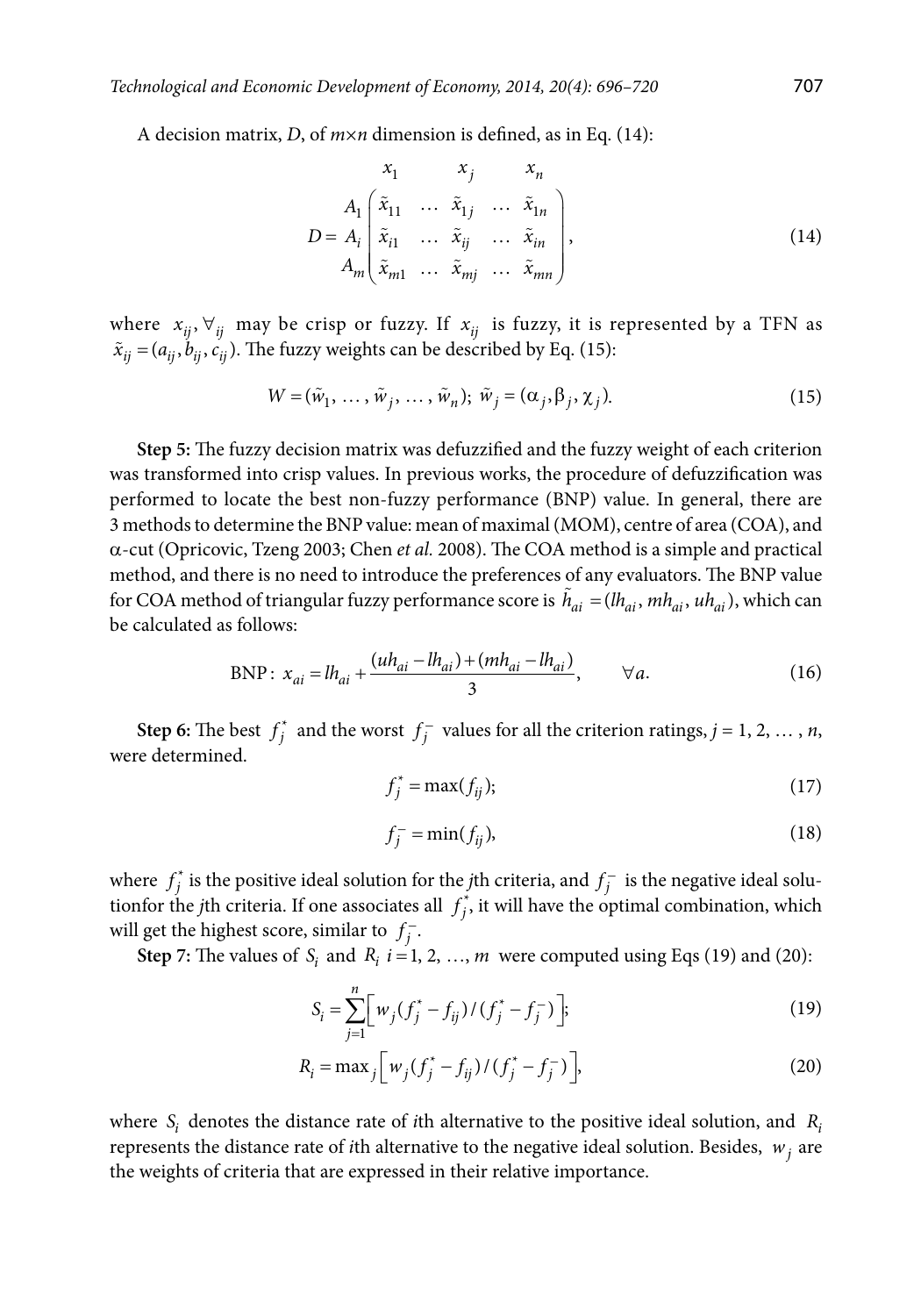**Step 8:** The values of  $Q_i$  *i* = 1, 2, ..., *m* were computed using Eq. (21):

$$
Q_i = \nu \frac{S_i - S^*}{S^* - S^*} + (1 - \nu) \frac{R_i - R^*}{R^* - R^*},
$$
\n(21)

where  $S^- = \max_i S_i$ ,  $S^* = \min_i S_i$ ,  $R^- = \max_i R_i$ ,  $R^* = \min_i R_i$  and  $\nu$  is the weight of the strategy of "the majority of criteria" (or "the maximum group utility"), suppose that  $v = 0.5$ .

**Step 9:** The alternatives were ranked. According to the values of *Qi* that were calculated in step (8), the alternatives were ranked and the decision could be made.

**Step 10:** If the following 2 conditions were satisfied concurrently, then the scheme with a minimum value of *Q* in ranking would be considered the optimal compromise solution. For example:

*C1*. The alternative  $Q(A^{(1)})$  has an acceptable advantage if  $Q(A^{(2)}) - Q(A^{(1)}) \geq 1/n - 1$ , where  $A^{(2)}$  is the alternative with the second position in the ranking list and *n* is the number of alternatives.

*C2*. The alternative  $Q(A^{(1)})$  is stable within the decision making process if it is also best ranked in  $S_i$  and  $R_i$ .

**Step 11:** The best alternative was selected by choosing  $Q(A^{(m)})$  as the best compromise solution with the minimum value of  $Q_i$  satisfying the above conditions.

The decision makers could accept the obtained compromise solution because it provided a maximum utility of the majority (represented by min *S*), and a minimum individual regret of the opponent (represented by min *R*). The measures of *S* and *R* are integrated into *Q* for a compromise solution; the base for an agreement is established by mutual concessions. In order to summarize the methodology, the steps of the fuzzy VIKOR using the TFNs are given in the following:

**Step 1:** The objectives of the decision-making process were identified and the problem scope was defined.

**Step 2:** The decision-making group was arranged, and a finite set of relevant attributes was defined and described.

**Step 3:** Appropriate linguistic variables were chosen for the weights of the criteria and alternatives.

**Step 4:** The decision makers' opinions were taken into consideration to get the aggregated fuzzy weight of the criteria and aggregated fuzzy rating of alternatives, and then, a fuzzy decision matrix was constructed.

**Step 5:** The fuzzy decision matrix was defuzzified and the fuzzy weight of each criterion was transformed into crisp values.

Step 6: The best  $f_j^*$  and the worst  $f_j^-$  values for all the criterion ratings were determined. **Step 7:** The values of  $S_i$  and  $R_i$  were computed.

**Step 8:** The values of *Qi* were computed.

**Step 9:** The alternatives were ranked according to the values of  $Q_i$ .

**Step 10:** The decision was re-evaluated by considering satisfying of the conditions.

**Step 11:** The best alternative with minimum  $Q_i$  was determined.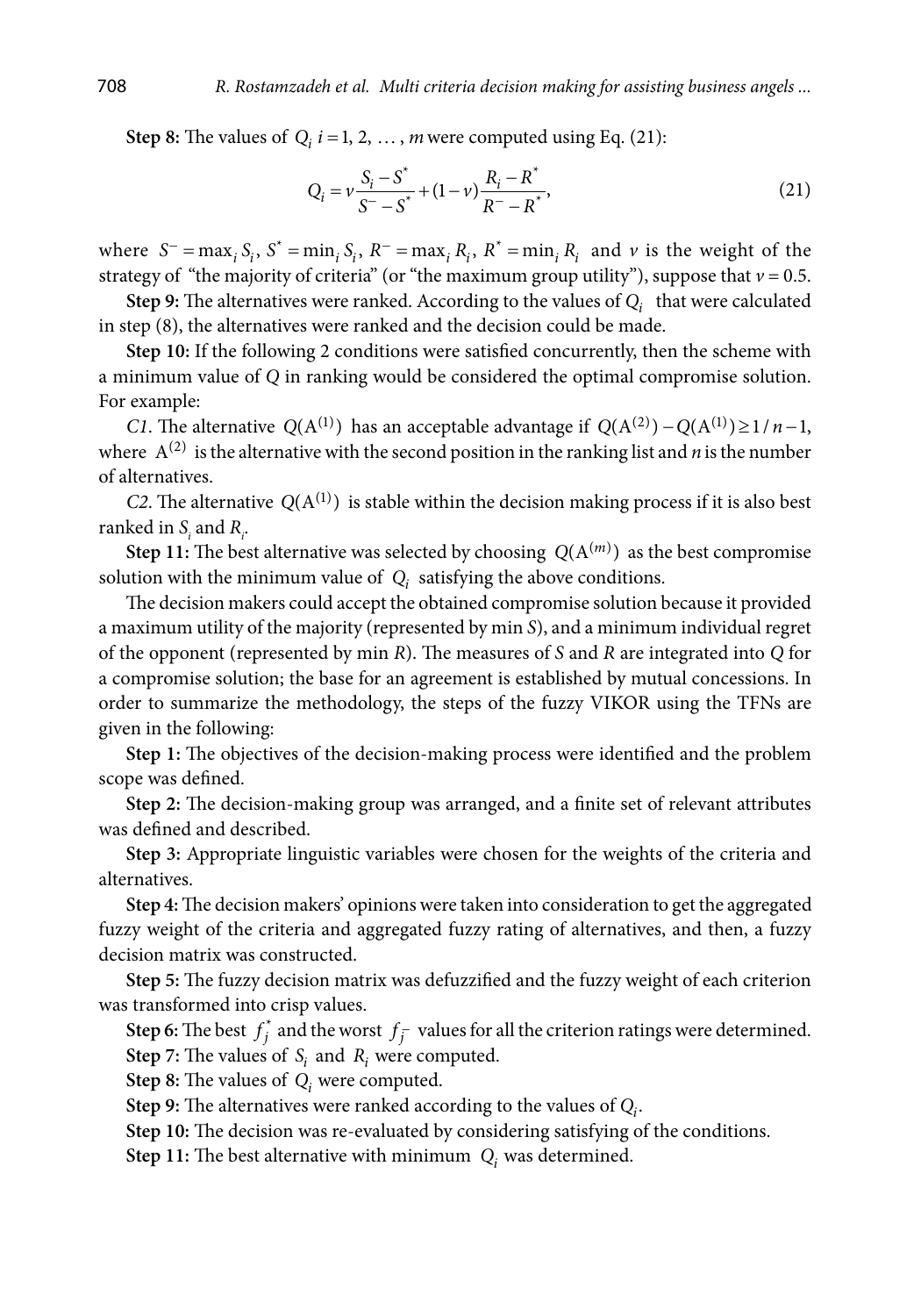## **3. An application**

The role of entrepreneurs is indisputable in bringing economic changes and advancements to a country. The Malaysian government has introduced the National Innovation Model in 2007. Innovation-led growth is driven by two models; a) the technology-driven model, whereby the scientists are funded for their R&D to develop technology originally and eventually commercialize their ideas in the global market, and b) the market-driven model, whereby the market is determined beforehand by knowledgeable entrepreneurs who acquire the best science and technology (National Survey of Innovation 2011). These will provide rapid commercialization to meet the needs of the market. Since the government's support is not enough for innovation and commercialization activities, hence, the role of BAs seems to be vital for absorbing the required funding for the commercialization activity, especially in the technology-driven model. Policy makers are willing to evaluate which region in the country has the potential for high growth to foster and speed up the commercialization process. For this reason, the 5 most well-known BAs in Malaysia were selected as the decision makers and linguistic weighting and rating variables were used to assess the importance of the criteria and to evaluate the ratings of the candidates with respect to each criterion. In the beginning, 7 cities, including Penang, Kuala Lumpur, Kota Kinabalu, Johor, Malacca, Shah Alam, and Ipoh were the candidates based on the amount of investments allocated and also on the roles that these cities play in the Gross Domestic Product (GDP). An important step in deciding on an investment is to examine and survey the economy of a country and its financial fundamentals. Different analysts need different measures, but generally, everyone considers the country's GDP, inflation, and [consumer price index](http://www.investopedia.com/terms/c/consumerpriceindex.asp) (CPI) readings when making an investment. Investors will also want to carefully evaluate the structure of the country's financial markets, the availability of attractive investment alternatives, and the recent performance of the local stock and the bond markets. Then, regarding the aforementioned explanations, 4 cities, including Kuala Lumpur (A1), Penang (A2), Kota Kinabalu (A3), and Johor (A4) were chosen by our experts as the alternatives to be evaluated for investment. The structure of the BAs' preferences in decision-making for investment formulated in this study is depicted in Figure 2, which includes 4 levels. The top level of the hierarchy represents the ultimate goal of the problem, while the second level consists of 5 main criteria, which are: a) financial consideration, b) market attractiveness, c) entrepreneurial and management team, d) product/service characteristics, and e) the BAs'involvement preferences. At the third level, these criteria are decomposed into various sub-criteria that may affect the BAs' choice for a particular candidate. Finally, the bottom level of the hierarchy represents the alternative cities for investment.

#### **Solution**

After determining the evaluation criteria and the alternatives, the steps of the fuzzy VIKOR algorithm were implemented as follows:

**Step 1:**The objectives and the structure of the research problem were identified, as shown in Table 1 and Figure 2.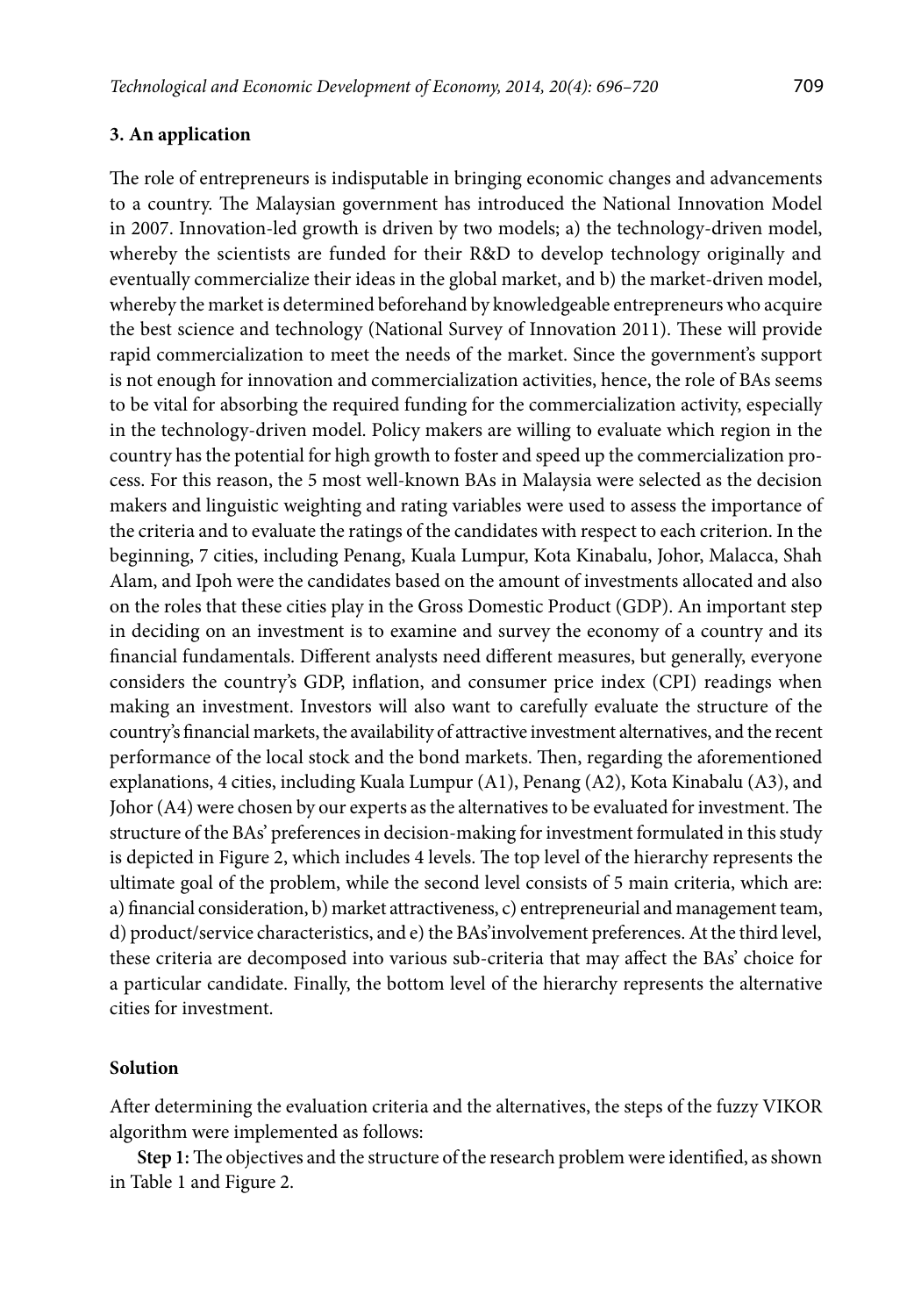

Fig. 2. Hierarchy of the problem

**Step 2:** In order to determine the importance of each criterion and rating of the alternatives, the experts employed a 7 point scale, as given in Table 2. Each linguistic term was associated with a triangular fuzzy number.

**Step 3:**The evaluation criteria, sub-criteria, and the alternatives comparisons with respect to the main criteria were drawn by the 5 decision makers correspondingly.

**Step 4:** The fuzzy evaluation matrix for the criteria weights and alternatives were obtained. Besides, the fuzzy values of the sub-criteria are calculated similarly. Then, using Eqs (12) and (13), the aggregated fuzzy values of the alternatives rates and subjective importance weights were calculated, as shown in Table 3.

**Step 5:**In this step, the aggregated fuzzy values of alternatives rates were defuzzified using Eq. (16), whereby the results are presented in Table 4.

**Step 6:** The best  $f_j^*$  and the worst  $f_j^-$  were determined using Eqs (17) and (18). These values were differentiated with bold and italic font, as shown in Table 4.

**Steps 7, 8, and 9:** The values of *S, R* and *Q* for all the alternatives were calculated and summarized in Table 5 using Eqs (19–21), and the weight of the strategy for the maximum group utility  $(v)$  was assumed to be 0.5.

**Step 10:** The final ranking of the alternatives by *S, R,* and *Q* in descending order were re-evaluated and shown in Table 6. Based on the crisp *Q<sub>i</sub>* index values, the ranking of the alternatives in descending order was determined as  $A4 > A1 > A3$  and  $A2$ . The best alternative was found to be A4 (Johor). Besides, both C1 and C2 conditions were satisfied, with means  $Q_{A4} - Q_{A1} \ge 1/4 - 1$ , and similarly A4 was best ranked by R and S.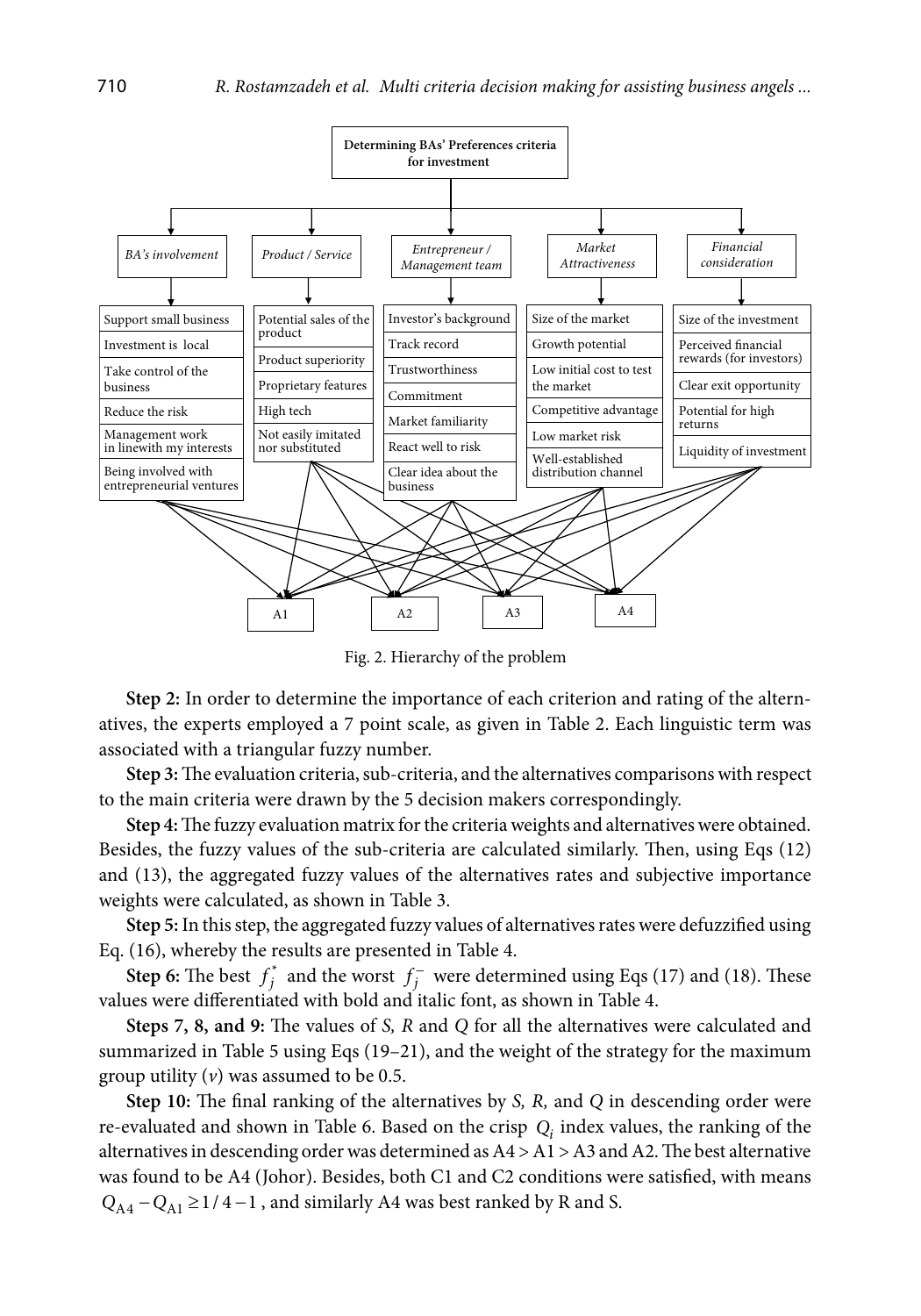|                 | $W_j^s$           | A1                | A2                 | A3                | A4                |
|-----------------|-------------------|-------------------|--------------------|-------------------|-------------------|
| C1              | (0.8, 0.9, 1)     | (0.7, 0.84, 1)    | (0.6, 0.78, 0.9)   | (0.6, 0.76, 0.9)  | (0.7, 0.84, 1)    |
| C2              | (0.6, 0.76, 0.9)  | (0.7, 0.88, 1)    | (0.7, 0.86, 1)     | (0.7, 0.84, 1)    | (0.6, 0.86, 1)    |
| C <sub>3</sub>  | (0.7, 0.86, 1)    | (0.7, 0.84, 1)    | (0.6, 0.8, 1)      | (0.6, 0.76, 1)    | (0.6, 0.78, 0.9)  |
| C4              | (0.35, 0.62, 0.8) | (0.7, 0.86, 1)    | (0.7, 0.82, 1)     | (0.6, 0.76, 0.9)  | (0.7, 0.82, 1)    |
| C5              | (0.6, 0.76, 0.9)  | (0.7, 0.86, 1)    | (0.7, 0.86, 1)     | (0.7, 0.8, 0.9)   | (0.6, 0.74, 0.9)  |
| C11             | (0.6, 0.74, 0.9)  | (0.6, 0.76, 0.9)  | (0.35, 0.68, 0.9)  | (0.35, 0.7, 0.9)  | (0.35, 0.64, 0.9) |
| C12             | (0.2, 0.46, 0.65) | (0.2, 0.42, 0.8)  | (0.2, 0.54, 0.8)   | (0.2, 0.46, 0.8)  | (0.2, 0.38, 0.65) |
| C13             | (0.2, 0.38, 0.65) | (0.2, 0.34, 0.65) | (0.2, 0.38, 0.65)  | (0.35, 0.5, 0.65) | (0.35, 0.66, 0.8) |
| C14             | (0.8, 0.9, 1)     | (0.35, 0.54, 0.8) | (0.6, 0.7, 0.8)    | (0.6, 0.76, 0.9)  | (0.6, 0.76, 0.9)  |
| C15             | (0.6, 0.76, 0.9)  | (0.35, 0.58, 0.8) | (0.35, 0.58, 0.8)  | (0.6, 0.72, 0.9)  | (0.6, 0.72, 0.9)  |
| C <sub>21</sub> | (0.6, 0.72, 0.9)  | (0.35, 0.64, 0.9) | (0.35, 0.66, 0.9)  | (0.35, 0.7, 0.9)  | (0.6, 0.74, 0.9)  |
| C <sub>22</sub> | (0.7, 0.86, 1)    | (0.6, 0.74, 0.9)  | (0.35, 0.7, 0.9)   | (0.6, 0.74, 0.9)  | (0.6, 0.8, 1)     |
| C <sub>23</sub> | (0.35, 0.68, 0.9) | (0.2, 0.44, 0.65) | (0.2, 0.46, 0.65)  | (0.2, 0.42, 0.65) | (0.2, 0.34, 0.65) |
| C <sub>24</sub> | (0.6, 0.78, 0.9)  | (0.2, 0.54, 0.8)  | (0.2, 0.58, 0.8)   | (0.35, 0.54, 0.8) | (0.2, 0.58, 0.8)  |
| C <sub>25</sub> | (0.6, 0.8, 1)     | (0.2, 0.46, 0.8)  | (0.2, 0.54, 0.8)   | (0.2, 0.42, 0.65) | (0.2, 0.34, 0.65) |
| C <sub>26</sub> | (0.7, 0.84, 1)    | (0.35, 0.62, 0.9) | (0.35, 0.62, 0.8)  | (0.6, 0.76, 0.9)  | (0.35, 0.72, 0.9) |
| C <sub>31</sub> | (0.7, 0.86, 1)    | (0.6, 0.7, 0.8)   | (0.6, 0.72, 0.9)   | (0.6, 0.7, 0.8)   | (0.6, 0.78, 0.9)  |
| C <sub>32</sub> | (0.8, 0.9, 1)     | (0.35, 0.62, 0.8) | (0.35, 0.62, 0.8)  | (0.6, 0.7, 0.8)   | (0.6, 0.74, 0.9)  |
| C <sub>33</sub> | (0.7, 0.86, 1)    | (0.35, 0.66, 0.8) | (0.35, 0.68, 0.8)  | (0.35, 0.66, 0.8) | (0.6, 0.76, 0.9)  |
| C <sub>34</sub> | (0.7, 0.82, 1)    | (0.35, 0.5, 0.65) | (0.35, 0.66, 0.8)  | (0.35, 0.66, 0.8) | (0.35, 0.78, 1)   |
| C <sub>35</sub> | (0.6, 0.76, 0.9)  | (0.6, 0.82, 1)    | (0.6, 0.76, 0.9)   | (0.6, 0.78, 0.9)  | (0.7, 0.84, 1)    |
| C <sub>36</sub> | (0.7, 0.86, 1)    | (0.6, 0.82, 1)    | (0.7, 0.82, 1)     | (0.7, 0.82, 1)    | (0.7, 0.86, 1)    |
| C <sub>37</sub> | (0.6, 0.76, 0.9)  | (0.35, 0.58, 0.8) | (0.2, 0.58, 0.8)   | (0.35, 0.58, 0.8) | (0.35, 0.66, 0.8) |
| C <sub>41</sub> | (0.7, 0.86, 1)    | (0.6, 0.78, 0.9)  | (0.7, 0.82, 1)     | (0.6, 0.8, 1)     | (0.7, 0.82, 1)    |
| C42             | (0.7, 0.8, 0.9)   | (0.35, 0.68, 0.9) | (0.6, 0.72, 0.9)   | (0.6, 0.7, 0.8)   | (0.6, 0.78, 1)    |
| C <sub>43</sub> | (0.7, 0.86, 1)    | (0.35, 0.6, 0.9)  | (0.2, 0.48, 0.9)   | (0.6, 0.7, 0.8)   | (0.35, 0.64, 0.9) |
| C44             | (0.2, 0.46, 0.8)  | (0.2, 0.42, 0.65) | (0.2, 0.38, 0.65)  | (0.2, 0.5, 0.8)   | (0.2, 0.42, 0.8)  |
| C <sub>45</sub> | (0.6, 0.74, 0.9)  | (0.2, 0.34, 0.65) | (0.2, 0.46, 0.8)   | (0.35, 0.62, 0.8) | (0.2, 0.5, 0.8)   |
| C51             | (0.7, 0.84, 1)    | (0.35, 0.62, 0.8) | (0.2, 0.5, 0.8)    | (0.6, 0.7, 0.8)   | (0.6, 0.74, 0.9)  |
| C52             | (0.6, 0.74, 0.9)  | (0.2, 0.5, 0.8)   | (0.2, 0.5, 0.8)    | (0.2, 0.58, 0.8)  | (0.2, 0.54, 0.8)  |
| C <sub>53</sub> | (0.7, 0.86, 1)    | (0.35, 0.66, 0.9) | $(0.35\,0.7, 0.9)$ | (0.6, 0.72, 0.9)  | (0.35, 0.68, 0.9) |
| C54             | (0.7, 0.82, 1)    | (0.6, 0.78, 0.9)  | (0.35, 0.64, 0.9)  | (0.35, 0.66, 0.8) | (0.6, 0.72, 0.9)  |
| C55             | (0.6, 0.76, 0.9)  | (0.35, 0.72, 1)   | (0.6, 0.72, 0.9)   | (0.6, 0.76, 0.9)  | (0.6, 0.78, 1)    |
| C56             | (0.7, 0.84, 1)    | (0.6, 0.76, 1)    | (0.6, 0.76, 0.9)   | (0.6, 0.78, 1)    | (0.6, 0.82, 1)    |

Table 3. Aggregated fuzzy values of alternatives rates and subjective importance weights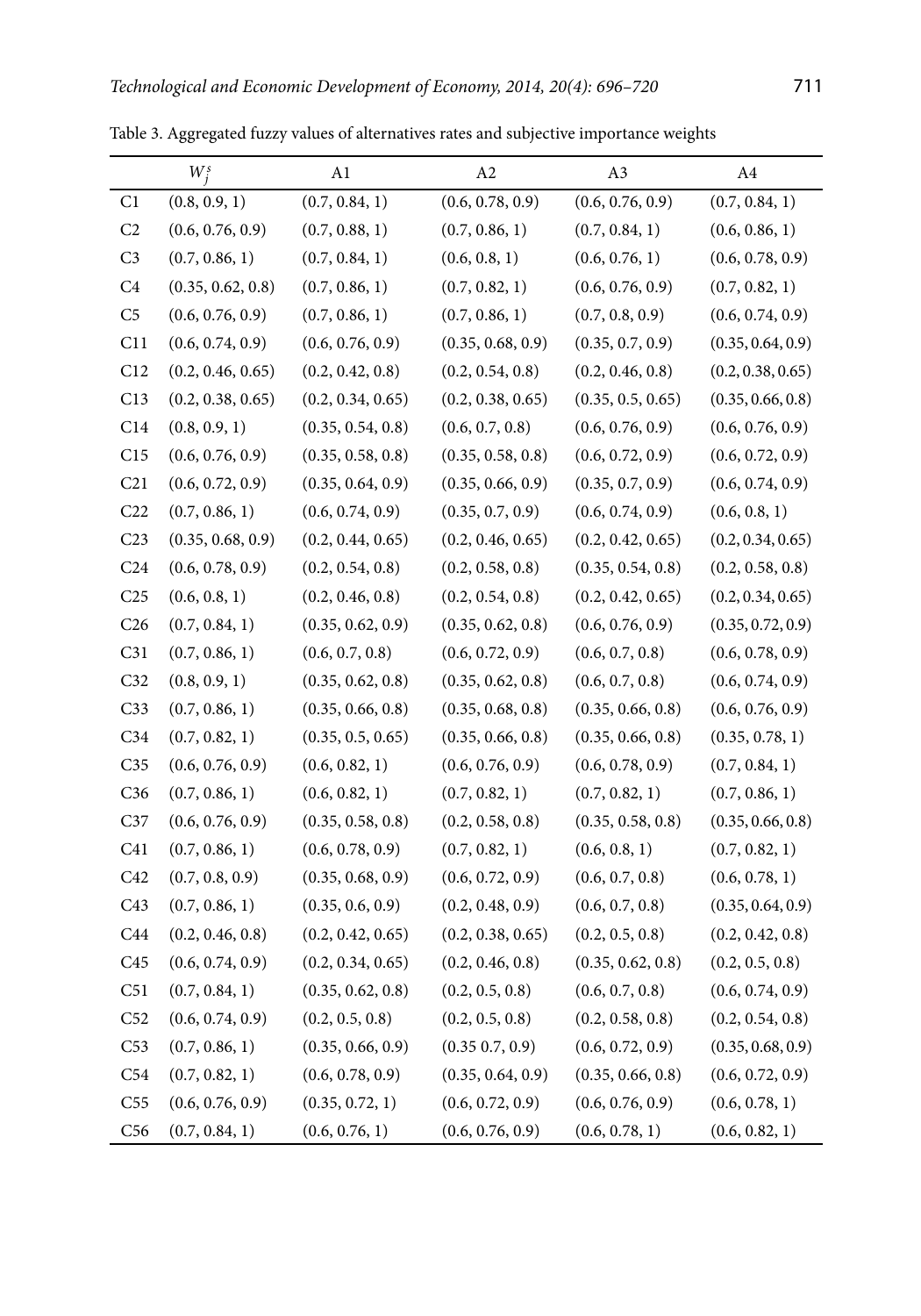|                 | $W_j^s$ | Normalized $W_i^s$ | A1      | A2      | A3      | A4      |
|-----------------|---------|--------------------|---------|---------|---------|---------|
| C1              | (0.9)   | (0.234)            | (0.846) | (0.76)  | (0.753) | (0.846) |
| C <sub>2</sub>  | (0.753) | (0.195)            | (0.86)  | (0.853) | (0.846) | (0.82)  |
| C <sub>3</sub>  | (0.853) | (0.221)            | (0.846) | (0.8)   | (0.786) | (0.76)  |
| C <sub>4</sub>  | (0.59)  | (0.153)            | (0.853) | (0.84)  | (0.753) | (0.84)  |
| C <sub>5</sub>  | (0.753) | (0.195)            | (0.853) | (0.853) | (0.8)   | (0.746) |
| C11             | (0.746) | (0.229)            | (0.753) | (0.643) | (0.65)  | (0.63)  |
| C12             | (0.436) | (0.134)            | (0.473) | (0.513) | (0.486) | (0.41)  |
| C13             | (0.41)  | (0.126)            | (0.396) | (0.41)  | (0.5)   | (0.603) |
| C14             | (0.9)   | (0.277)            | (0.563) | (0.7)   | (0.753) | (0.753) |
| C15             | (0.753) | (0.232)            | (0.576) | (0.576) | (0.74)  | (0.74)  |
| C21             | (0.74)  | (0.159)            | (0.63)  | (0.636) | (0.65)  | (0.746) |
| C22             | (0.853) | (0.183)            | (0.746) | (0.65)  | (0.746) | (0.8)   |
| C <sub>23</sub> | (0.643) | (0.138)            | (0.43)  | (0.436) | (0.423) | (0.396) |
| C <sub>24</sub> | (0.76)  | (0.163)            | (0.513) | (0.526) | (0.563) | (0.526) |
| C <sub>25</sub> | (0.8)   | (0.172)            | (0.486) | (0.513) | (0.423) | (0.396) |
| C <sub>26</sub> | (0.846) | (0.182)            | (0.623) | (0.59)  | (0.7)   | (0.753) |
| C31             | (0.853) | (0.147)            | (0.7)   | (0.74)  | (0.7)   | (0.76)  |
| C32             | (0.9)   | (0.155)            | (0.59)  | (0.59)  | (0.7)   | (0.746) |
| C33             | (0.846) | (0.145)            | (0.603) | (0.61)  | (0.603) | (0.753) |
| C34             | (0.84)  | (0.144)            | (0.5)   | (0.603) | (0.603) | (0.71)  |
| C35             | (0.753) | (0.129)            | (0.806) | (0.753) | (0.76)  | (0.846) |
| C36             | (0.846) | (0.145)            | (0.806) | (0.84)  | (0.84)  | (0.853) |
| C37             | (0.753) | (0.129)            | (0.576) | (0.526) | (0.576) | (0.603) |
| C41             | (0.846) | (0.226)            | (0.76)  | (0.84)  | (0.8)   | (0.84)  |
| C42             | (0.8)   | (0.214)            | (0.643) | (0.74)  | (0.7)   | (0.793) |
| C43             | (0.853) | (0.23)             | (0.616) | (0.526) | (0.7)   | (0.63)  |
| C44             | (0.486) | (0.131)            | (0.423) | (0.41)  | (0.5)   | (0.473) |
| C45             | (0.746) | (0.201)            | (0.396) | (0.486) | (0.59)  | (0.5)   |
| C51             | (0.846) | (0.173)            | (0.59)  | (0.5)   | (0.7)   | (0.746) |
| C52             | (0.746) | (0.152)            | (0.5)   | (0.5)   | (0.526) | (0.513) |
| C53             | (0.853) | (0.174)            | (0.636) | (0.65)  | (0.74)  | (0.643) |
| C54             | (0.84)  | (0.172)            | (0.76)  | (0.63)  | (0.603) | (0.74)  |
| C55             | (0.753) | (0.154)            | (0.69)  | (0.74)  | (0.753) | (0.793) |
| C56             | (0.846) | (0.173)            | (0.786) | (0.753) | (0.793) | (0.806) |

Table 4. Defuzzyfied aggregated fuzzy values of the cities' rates

**Step 11:** A4 was the best selected city for the best compromise solution. The subsequent rank order went to Kuala Lumpur, Penang, and Sabah.

Using Eqs (17) and (18), the values of  $S_i$  and  $R_i$  are computed in Table 5.

Table 5. The values of S and R for all the states

| Firm           |       |       |                                 |       |
|----------------|-------|-------|---------------------------------|-------|
| A1             | 3.66  | 0.02  | $S_i^* = 1.888$ $R_i^* = 0.019$ | 0.503 |
| A <sub>2</sub> | 3.773 | 0.034 |                                 |       |
| A3             | 2.585 | 0.032 | $S_i^-$ = 3.773 $R_i^-$ = 0.034 | 0.617 |
| A4             | 1.888 | 0.019 |                                 | 0     |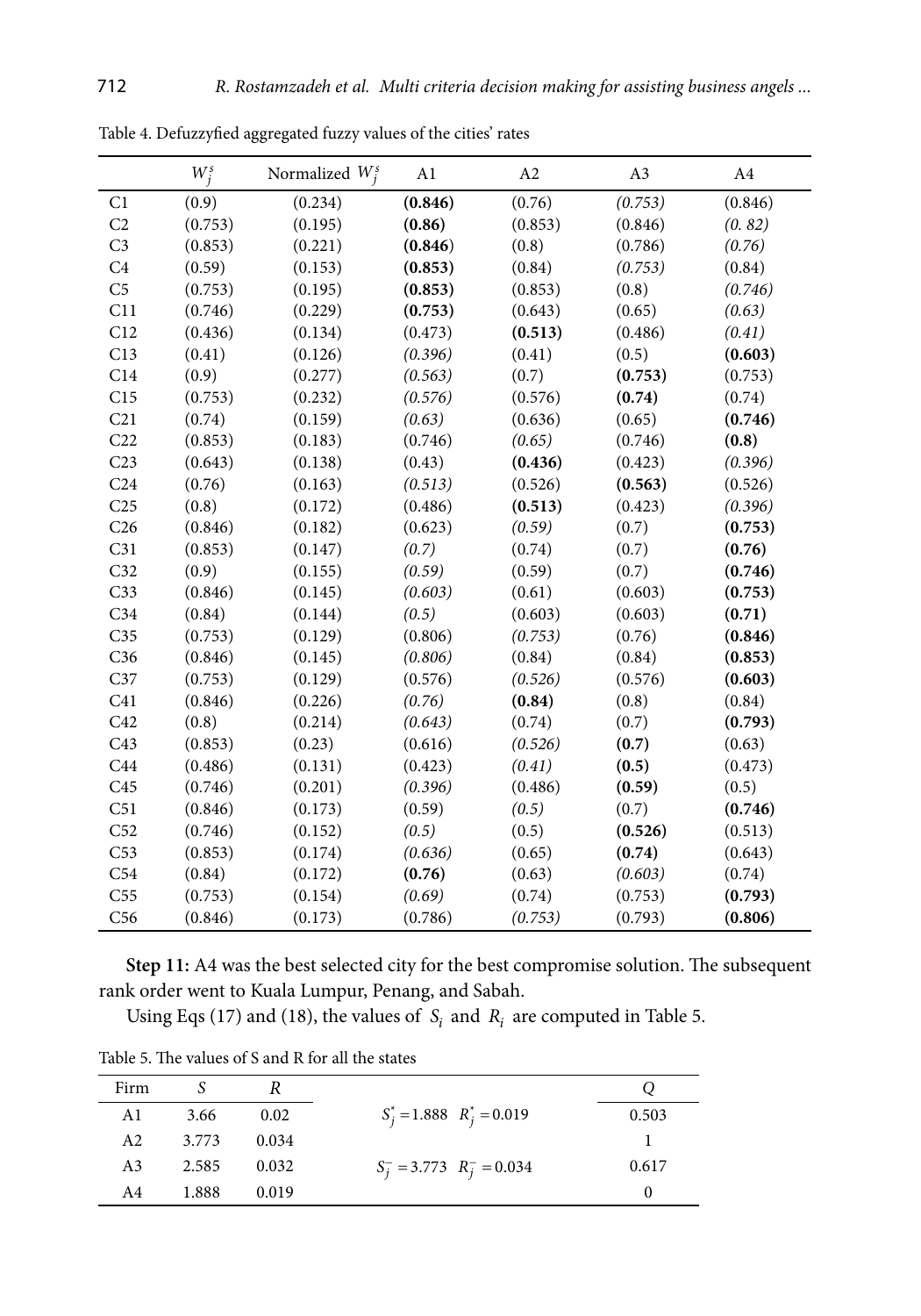|                | . .   |                |       | $\sim$         |       |
|----------------|-------|----------------|-------|----------------|-------|
|                |       | R              |       |                |       |
| A4             | 0     | A4             | 0.019 | A4             | 1.888 |
| A1             | 0.503 | A1             | 0.02  | A <sub>3</sub> | 2.585 |
| A <sub>3</sub> | 0.617 | A <sub>3</sub> | 0.032 | A1             | 3.66  |
| A2             |       | A2             | 0.034 | A2             | 3.773 |

Using Eq. (19), the values of *Qi* are computed as shown in Table 6.

Table 6. The ranking of the states by S, R, and Q in descending order

#### **4. Managerial implications**

This paper applied the BAs' preferences to evaluate the most potential city for investment using the VIKOR method extended under fuzzy environment. The results showed that Johor is the best city for investment. Besides, based on the normalized weights achieved from Table 4, the main criteria and sub-criteria were ranked as follows: financial consideration *(*C1*)* width (0.234) placed as the first priority, management and entrepreneurial team (C3) width (0.221) in the second place, both market attractiveness (C2) and the BAs' involvement (C5) width (0.195) sharing the same place, and product/service characteristics (C4) with (0.153) that acquired the lowest importance. In financial consideration group, the potential for high returns (C14) was placed in the first rank width (0.277), and clear exit opportunity (C13) received the lowest rank width (0.126). In market attractiveness group, growth potential of the market or niche (C22) obtained the first rank width (0.183) and low initial cost to test the market (C23) was in the last place width (0.138). In management and entrepreneurial, track record (C32) received the first rank width (0.155), and market familiarity (C35) and clear idea about the business (C37) earned the same rank width (0.129). In product group, proprietary features (IP protection, patent, copyright) (C43) were placed in the first rank width (0.23), and high tech (C44) width (0.131) was placed in the last rank. In involving preferences of the BAs group, taking control of the business (C53) was placed in the first rank width (0.174), and local investment (C52) received the lowest importance width (0.152).

Angel investment trends, the organization of angel investing, and the types of investments made by angels have significance for policy-makers seeking to support business start-up and growth. Investments have been made in various industries, including e-commerce, fashion, communication, services, and business-to-business enterprises. In addition to funding, angel investors are mentoring the start-ups, and giving them access to business networks to help them realize their full potential. Access to external capital is difficult for investors seeking entrepreneurial ventures in many countries worldwide, and a shortage of risk capital is one of the greatest hurdles for entrepreneurs when starting up a new company, particularly in hightech and high-growth business areas. Although knowledge of the Malaysian situation is less complete, it is likely that in this country as well, angel investors are a very important source of capital for early-stage businesses. In addition, investing in early-stage (i.e. seed and start-up) and early-growth ventures is not easy, as obtaining financing is the most difficult task for an entrepreneur during these stages, and accordingly, knowing about the potential investors and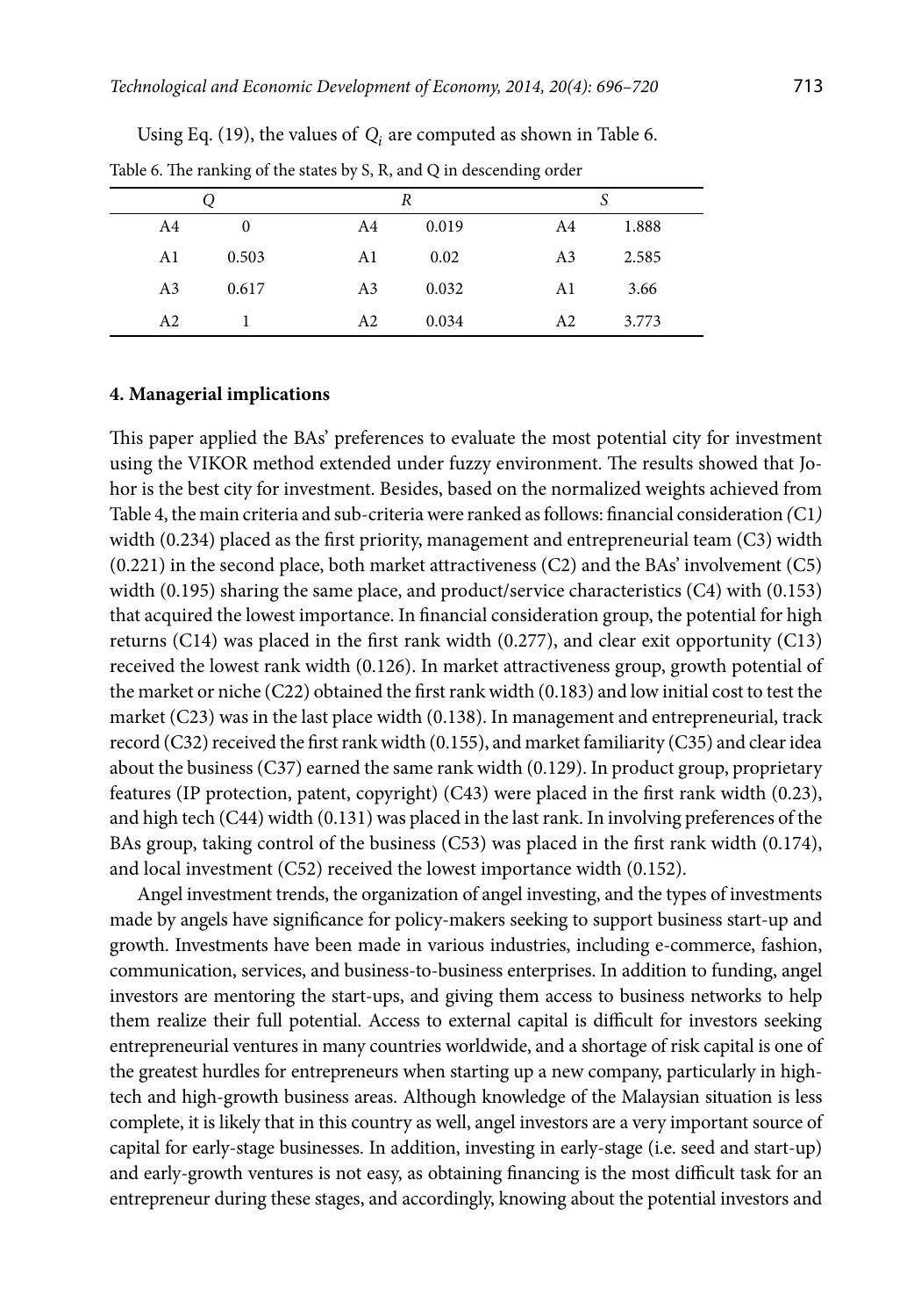their investment criteria is most crucial. Furthermore, the selection criteria are different from those used to evaluate the later-stage. Therefore, regarding the later-stage investments, for example, accounting information plays an important role for valuation purposes, whereas such information is usually not available for earlier investment projects. In these cases, more intangible information, like the quality of the management team or product and market characteristics are involved for evaluation (Manigart *et al.* 1998). Furthermore, Riding *et al*. (1997) found that the importance of investors' decision criteria depends on the stage of decision process and it may differ from one stage to another. For example, the importance of the criteria during the "first impressions" stage possibly varies from the importance of the same criteria at the point when negotiations are undertaken. These shortcomings point the way for future research.

## **Conclusions**

The MCDM method has high potential to reduce cost and time, as well as increase the accuracy of decisions and canals and can be an appropriate framework for solving problems. This paper applied the BAs' preferences to evaluate and select the city with the highest potential for investment using the VIKOR method extended under fuzzy environment. For this reason, the 5 most well-known business angels in Malaysia were selected as decision makers, using the linguistic weighting and rating variables to assess the importance of the criteria and to evaluate the ratings of candidates with respect to each criterion. Then, 5 main criteria and 29 sub-criteria were proposed for the evaluation of the alternatives. A selection was made using the fuzzy VIKOR. In the fuzzy VIKOR, linguistic evaluations of the experts were easily converted to fuzzy numbers, which were used in calculations. The results of the multi-criteria decision analysis suggested that Johor is the best alternative for investment in the country. The ranking of the alternatives in descending order is Kuala Lumpur, Penang, and Sabah. Besides selection problem, the results also indicated the 5 dominant sub-criteria in each group: potential for high returns, growth potential of the market or niche, track record of entrepreneurial, proprietary features (IP protection, patent, and copyright), and taking control of the business.

Even though the proposed methodology was successfully applied for decision making problems, limitations do exist due to the limited access to the BAs as most of them have a tendency to maintain a low public profile. Thus, only five BAs were chosen for this study. Future studies could involve more BAs in the decision making process, which will enhance the reliability of the proposed framework. The extensive literature provided in this research could be used for further analysis using different techniques like explanatory factor analysis (EFA) and structural equation modelling (SEM). However, recognizing these also forms the basis for future work. Another shortcoming of this research is that only the VIKOR method was used in the fuzzy environment because no previous researches have applied this method for the evaluation of the BAs' preferences in investment decision making. From the methodological perspective, it would be helpful to consider alternative methodological approaches to test the proposed framework. A comparative analysis based on different MCDM techniques, such as fuzzy ELECTRE, fuzzy PROMETHEE or fuzzy TOPSIS can be conducted. The results obtained from these methods can be compared with the results obtained from this work, which can be used as an outline for future research.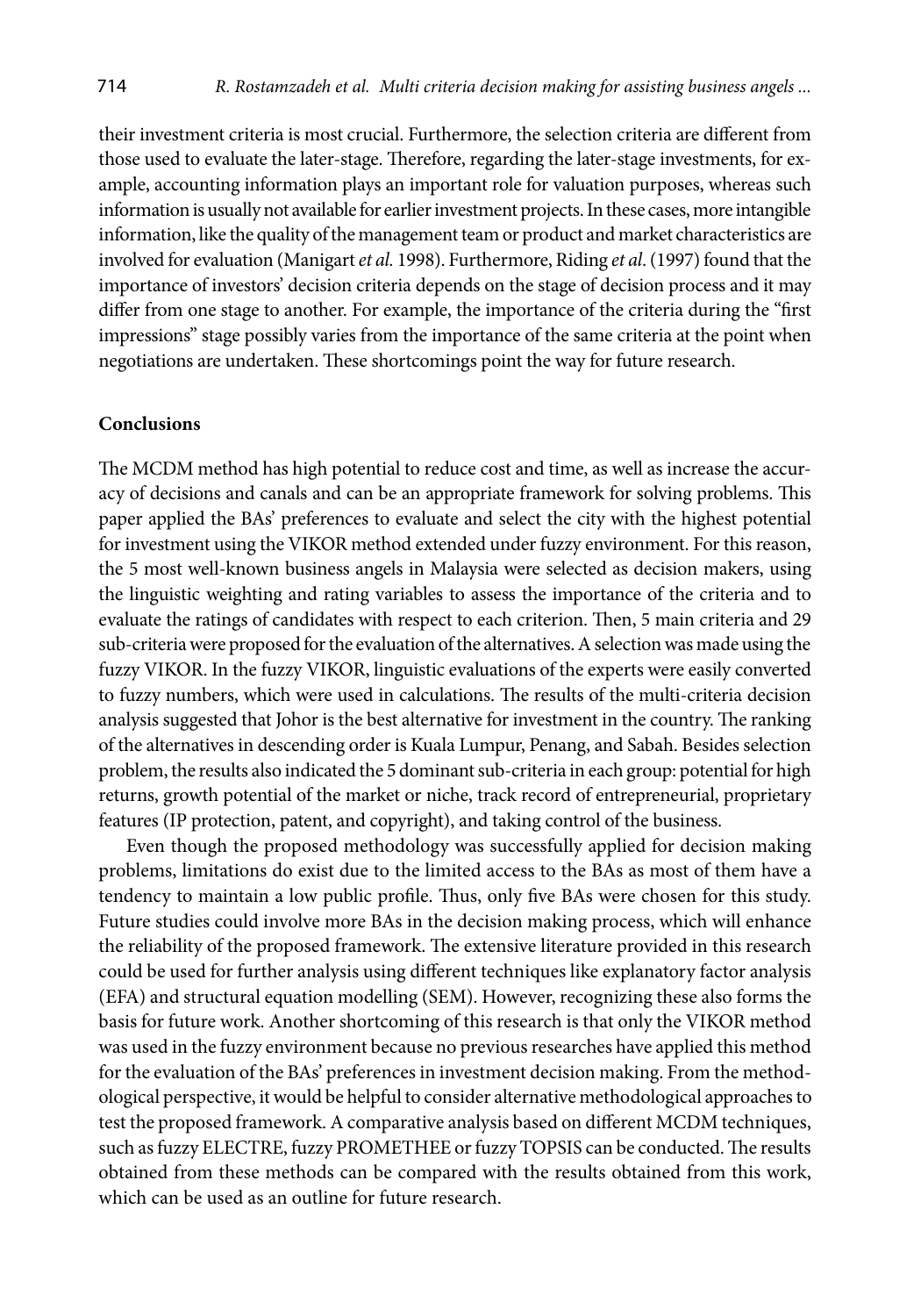# **Acknowledgments**

This research is conducted under the postdoctoral program of Universiti Teknologi Malaysia (UTM). The authors are grateful to the Research Management Centre (RMC) for their generous support with this research.

# **References**

- Aghdaie, M. H.; Zolfani, S. H.; Zavadskas, E. K. 2013. Market segment evaluation and selection based on application of fuzzy AHP and COPRAS-G methods, *Journal of Business Economics and Management* 14(1): 213–233. <http://dx.doi.org/10.3846/16111699.2012.721392>
- Alimardani, M.; Zolfani, S. H.; Aghdaie, M. H.; Tamošaitienė, J. 2013. A novel hybrid SWARA and VIKOR methodology for supplier selection in an agile environment, *Technological and Economic Development of Economy*19(3): 533–548. <http://dx.doi.org/10.3846/20294913.2013.814606>
- Antuchevičienė, J.; Zavadskas, E. K.; Zakarevičius, A. 2012. Ranking redevelopment decisions of derelict buildings and analysis of ranking results, *Journal of Economic Computation and Economic Cybernetics Studies and Research (ECECSR)* 46(2): 37–62. Bucharest: Academy of Economic Studies.
- Bachher, J. S.; Guild, P. D. 1996. Financing early stage technology based companies: investment criteria used by investors, in P. D. Reynolds, W. D. Bygrave, J. E. Butler, S. Birley, P. Davidsson (Eds). *Frontiers of Entrepreneurship Research: Proceedings of the 16th Annual Entrepreneurship Research Conference*, Babson College, Wellesley, MA, 363–376.
- Baležentis, A.; Baležentis, T.; Misiunas, A. 2012. An integrated assessment of Lithuanian economic sectors based on financial ratios and fuzzy MCDM methods, *Technological and Economic Development of Economy* 18(1): 34–53.<http://dx.doi.org/10.3846/20294913.2012.656151>
- Chen, M. F.; Tzeng, G. H.; Ding, C. G. 2008. Combining fuzzy AHP with MDS in identifying the preference similarity of alternatives, *Applied Soft Computing* 8(1): 110–117. <http://dx.doi.org/10.1016/j.asoc.2006.11.007>
- Chu, M. T.; Shyu, J.; Tzeng, G. H.; Khosla, R. 2007. Comparison among three analytical methods for knowledge communities group-decision analysis, *Expert Systems with Applications* 33(4): 1011–1024. <http://dx.doi.org/10.1016/j.eswa.2006.08.026>
- Ebrahimnejad, S.; Mousavi, S. M.; Tavakkoli-Moghaddam, R.; Hashemi, H.; Vahdani, B. 2012. A novel two-phase group decision making approach for construction project selection in a fuzzy environment, *Applied Mathematical Modelling* 36(9): 4197–4217.<http://dx.doi.org/10.1016/j.apm.2011.11.050>
- Feeney, L.; Haines, G. H.; Riding, A. L. 1999. Private investors' investment criteria: insights from qualitative data, *Venture Capital: an International Journal of Entrepreneurial Finance* 1(2): 121–145. <http://dx.doi.org/10.1080/136910699295938>
- Fouladgar, M. M.; Yazdani-Chamzini, A.; Zavadskas, E. K.; Yakhchali, S. H.; Ghasempourabadi, M. H. 2012. Project portfolio selection using Fuzzy AHP and VIKOR techniques, *Transformations in Business & Economics* 11(1): 213–231.
- Fried, V. H.; Hisrich, R. D. 1994. Toward a model of venture capital investment decision making, *Financial Management* 23(3): 28–37.<http://dx.doi.org/10.2307/3665619>
- Ginevičius, R.; Krivka, A.; Šimkūnaitė, J. 2010. The model of forming competitive strategy of an enterprise under the conditions of oligopolic market, *Journal of Business Economics and Management* 11(3): 367–395. <http://dx.doi.org/10.3846/jbem.2010.18>
- Girubha, J. R.; Vinodh, S. 2012. Application of fuzzy VIKOR and environmental impact analysis for material selection of an automotive component, *Materials & Design* 37: 478–486. <http://dx.doi.org/10.1016/j.matdes.2012.01.022>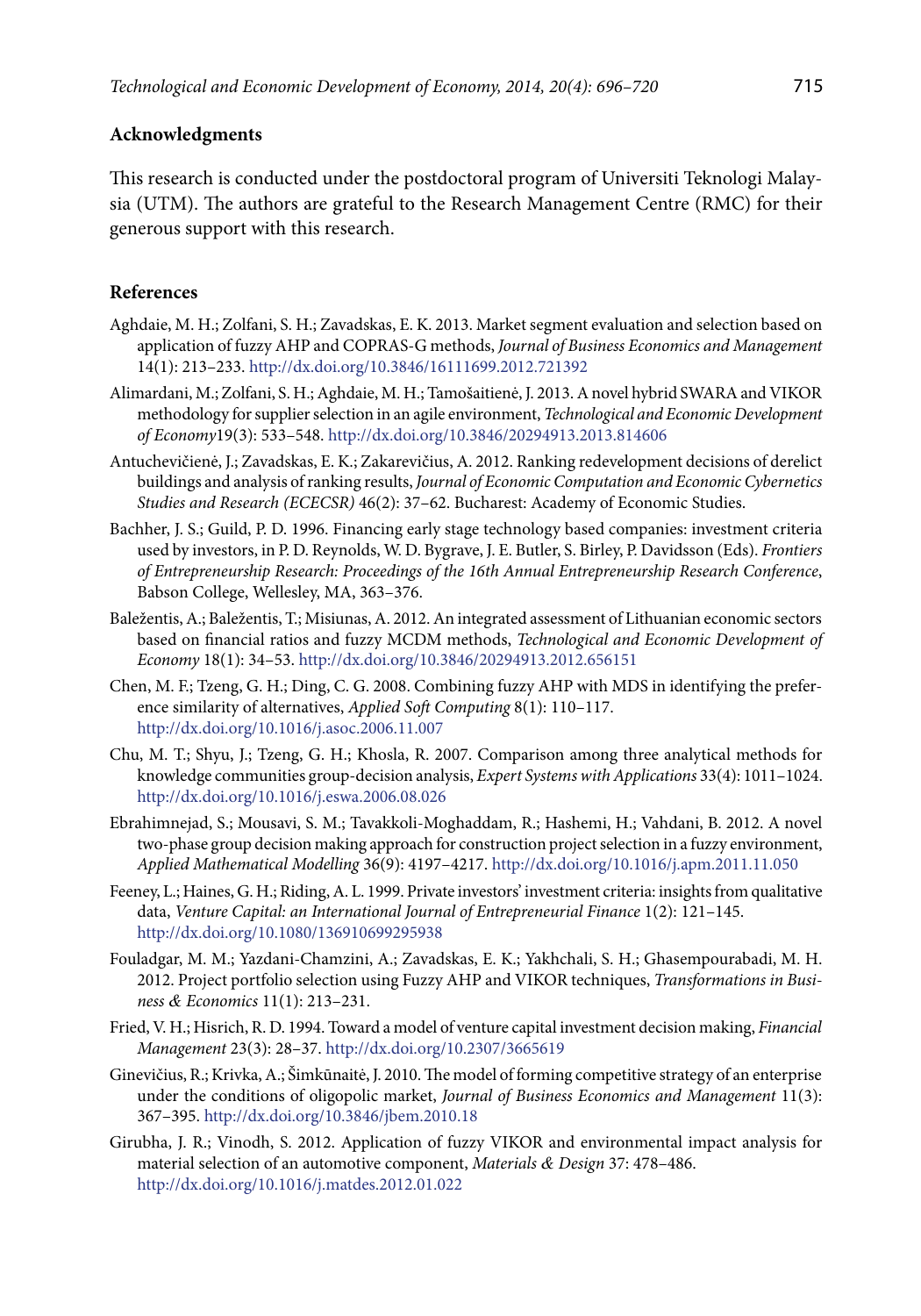- Gullander, S.; Napier, G. 2003. *Handbook in business angel networks –the Nordic case.* Stockholm School of Entrepreneurship.
- Haines, G. H. Jr.; Madill, J. J.; Riding, A. R. 2003. Informal investment in Canada: financing small business growth, *Journal of Small Business and Entrepreneurship* 16(3–4): 13–40. <http://dx.doi.org/10.1080/08276331.2003.10593306>
- Hajiagha, S. H. R.; Hashemi, S. S.; Zavadskas, E. K. 2013. A complex proportional assessment method for group decision making in an interval-valued intuitionistic fuzzy environment, *Technological and Economic Development of Economy* 19(1): 22–37. <http://dx.doi.org/10.3846/20294913.2012.762953>
- [Hall](http://www.sciencedirect.com/science/article/pii/088390269390009T?np=y), J.; [Hofer](http://www.sciencedirect.com/science/article/pii/088390269390009T?np=y), C. W.1993. Venture capitalists' decision criteria in new venture evaluation, *[Journal of](http://www.sciencedirect.com/science/journal/08839026)  [Business Venturing](http://www.sciencedirect.com/science/journal/08839026)* [8\(1](http://www.sciencedirect.com/science/journal/08839026/8/1)): 25–42. [http://dx.doi.org/10.1016/0883-9026\(93\)90009-T](http://dx.doi.org/10.1016/0883-9026(93)90009-T)
- Hashemkhani Zolfani, S. H.; Saparauskas, J. 2013. New application of SWARA method in prioritizing sustainability assessment indicators of energy system, *Inzinerine ekonomika* – *Engineering Economics*  24(5): 408–414.
- Hashemkhani Zolfani, S.; Ghadikolaei, S. A. 2013. Performance evaluation of private universities based on balanced scorecard: empirical study based on Iran, *Journal of Business Economics and Management* 14(4): 696–714. <http://dx.doi.org/10.3846/16111699.2012.665383>
- Jin, F.; Liu, P.; Zhang, X. 2013. The multi-attribute group decision making method based on the interval grey linguistic variables weighted harmonic aggregation operators, *Technological and Economic Development of Economy* 19(3): 409–430. <http://dx.doi.org/10.3846/20294913.2013.821685>
- Ju, Y.; Wang, A. 2013. Extension of VIKOR method for multi-criteria group decision making problem with linguistic information, *Applied Mathematical Modelling* 37(5): 3112–3125. <http://dx.doi.org/10.1016/j.apm.2012.07.035>
- Kang, D.; Park, Y. 2014. Review-based measurement of customer satisfaction in mobile service: sentiment analysis and VIKOR approach, *Expert Systems with Applications* 41(4): 1041–1050. <http://dx.doi.org/10.1016/j.eswa.2013.07.101>
- Kaya, T.; Kahraman, C. 2010. Multicriteria renewable energy planning using an integrated fuzzy VIKOR & AHP methodology: the case of Istanbul, *Energy* 35(6): 2517–2527. <http://dx.doi.org/10.1016/j.energy.2010.02.051>
- Kaya, T.; Kahraman, C. 2011. Fuzzy multiple criteria forestry decision making based on an integrated VIKOR and AHP approach, *Expert Systems with Applications* 38(6): 7326–7333. <http://dx.doi.org/10.1016/j.eswa.2010.12.003>
- Khanin, D.; Baum, J. R.; Mahto, R. V.; Heller, C. 2008. Venture capitalists' investment criteria: 40 years of research, *Small Business Institute® Research Review* 35: 187–192.
- Kim, Y.; Chung, E. S. 2013. Fuzzy VIKOR approach for assessing the vulnerability of the water supply to climate change and variability in South Korea, *Applied Mathematical Modelling* 37(22): 9419–9430. <http://dx.doi.org/10.1016/j.apm.2013.04.040>
- Kollmann, T.; Kuckertz, A. 2010. Evaluation uncertainty of venture capitalists' investment criteria, *Journal of Business Research* 63(7): 741–747.<http://dx.doi.org/10.1016/j.jbusres.2009.06.004>
- Kou, G.; Lu, Y.; Peng, Y.; Shi, Y. 2012. Evaluation of classification algorithms using MCDM and rank correlation, *International Journal of Information Technology & Decision Making* 11(1): 197–225. <http://dx.doi.org/10.1142/S0219622012500095>
- Kumar, V.; Kaura, N. M. 2003. Venture capitalists' screening criteria,*VIKALPA* 28(2): 49–59.
- Landström, H. 1998. Informal investors as entrepreneurs, *Technovation* 18(5): 321–333. [http://dx.doi.org/10.1016/S0166-4972\(98\)00001-7](http://dx.doi.org/10.1016/S0166-4972(98)00001-7)
- Liu, P.; Yu, X. 2013. Density aggregation operators based on the intuitionistic trapezoidal fuzzy numbers for multiple attribute decision making, *Technological and Economic Development of Economy* 19(sup1): S454–S470.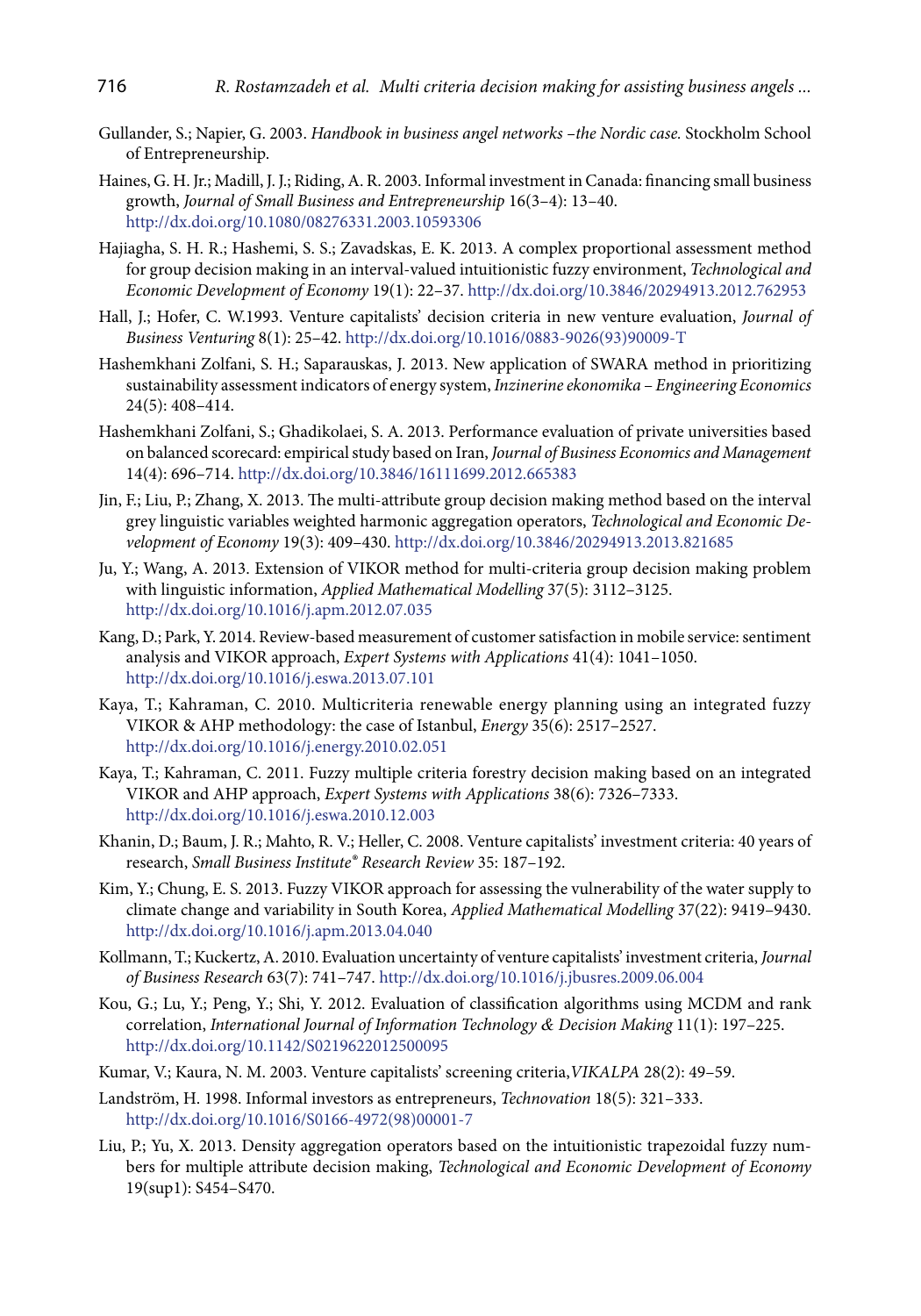- Liu, H. C.; Liu, L.; Liu, N.; Mao, L. X. 2012. Risk evaluation in failure mode and effects analysis with extended VIKOR method under fuzzy environment, *Expert Systems with Applications* 39(17): 12926–12934. <http://dx.doi.org/10.1016/j.eswa.2012.05.031>
- Liu, H. C.; Mao, L. X.; Zhang, Z. Y.; Li, P. 2013. Induced aggregation operators in the VIKOR method and its application in material selection, *Applied Mathematical Modelling* 37(9): 6325–6338. <http://dx.doi.org/10.1016/j.apm.2013.01.026>
- Liu, H.; Yan, T. 2007. Bidding-evaluation of construction projects based on VIKOR method, in *Proceedings of the IEEE International Conference on Automation and Logistics*, 18–21 August 2007, Jinan, 1778–1782.
- Liu, P.; Wu, X. 2012. A competency evaluation method of human resources managers based on multi-granularity linguistic variables and VIKOR method, *Technological and Economic Development of Economy* 18(4): 696–710.<http://dx.doi.org/10.3846/20294913.2012.753169>
- [Macmillan,](http://www.sciencedirect.com/science/article/pii/0883902685900114?np=y) I. C.; [Siegel,](http://www.sciencedirect.com/science/article/pii/0883902685900114?np=y) R.; [Narasimha,](http://www.sciencedirect.com/science/article/pii/0883902685900114?np=y) S. P. N. 1985. Criteria used by venture capitalists to evaluate new venture proposals, *[Journal of Business Venturing](http://www.sciencedirect.com/science/journal/08839026)* [1\(1\)](http://www.sciencedirect.com/science/journal/08839026/1/1): 119–128. [http://dx.doi.org/10.1016/0883-9026\(85\)90011-4](http://dx.doi.org/10.1016/0883-9026(85)90011-4)
- Macmillan, I. C.; Zemann, L.; Narsimha, S. P. N. 1987. Criteria distinguishing successful from unsuccessful ventures screening process, *Journal of Business Venturing* 2(2): 123–137. [http://dx.doi.org/10.1016/0883-9026\(87\)90003-6](http://dx.doi.org/10.1016/0883-9026(87)90003-6)
- Manigart, S.; Wright, M.; Robbie, K.; Desbrière, P.; De Waele, K. 1998. Venture capitalists' appraisal of investment projects: an empirical European study, *Entrepreneurship Theory and Practice* 21(4): 29–43.
- Mason, C. M.; Harrison, R. T. 1996. Why business angels' say no: a case study of opportunities rejected by an informal investor, *International Small Business Journal* 14 (2): 35–51. <http://dx.doi.org/10.1177/0266242696142003>
- Mason, C. M.; Harrison, R. T. 2002. Is it worth it? The rates of return from informal venture capital investments, *Journal of Business Venturing* 17(13): 211–236. [http://dx.doi.org/10.1016/S0883-9026\(00\)00060-4](http://dx.doi.org/10.1016/S0883-9026(00)00060-4)
- Mason, C. M.; Harrison, R. T. 2003. Auditioning for money: what do technology investors look for at the initial screening stage?, *Journal of Private Equity* 6(2): 29–42. <http://dx.doi.org/10.3905/jpe.2003.320037>
- Mason, C. M.; Rogers, A. 1997. The business angel's investment decision: an exploratory analysis, in D. Deakins, P. Jennings, C. Mason (Eds.). *Entrepreneurship in the 1990s.* London: Paul Chapman Publishing, 29–46.
- Mason, C. M.; Stark, M. 2004. What do investors look for in a business plan? A comparison of the investment criteria of bankers, venture capitalists and business angels, *International Small Business Journal*  22(3): 227–248. <http://dx.doi.org/10.1177/0266242604042377>
- Maxwell, A. L.; Jeffrey, S. A.; Lévesque, M. 2011 *.*Business angel decision-making, *Journal of Business Venturing* 26(2): 212–225. <http://dx.doi.org/10.1016/j.jbusvent.2009.09.002>
- Muzyka, D.; Birley, S.; Leleux, B. 1996. Trade-offs in the investment decisions of European venture capitalists, *Journal of Business Venturing* 11(4): 273–287. [http://dx.doi.org/10.1016/0883-9026\(95\)00126-3](http://dx.doi.org/10.1016/0883-9026(95)00126-3)
- *National Survey of Innovation*. 2011. Malaysian Science and Technology Information Centre (MASTIC), Ministry of Science, Technology and Innovation (MOSTI).
- Opricovic, S. 1998. *Multicriteria optimization of civil engineering systems*. Faculty of Civil Engineering Belgrade, Belgrade.
- Opricovic, S. 2011. Fuzzy VIKOR with an application to water resources planning, *Expert Systems with Applications* 38(10):12983–12990. <http://dx.doi.org/10.1016/j.eswa.2011.04.097>
- Opricovic, S.; Tzeng, G. H. 2002. Multicriteria planning of post-earthquake sustainable reconstruction, *Computer-Aided Civil and Infrastructure Engineering* 17(3): 211–220. <http://dx.doi.org/10.1111/1467-8667.00269>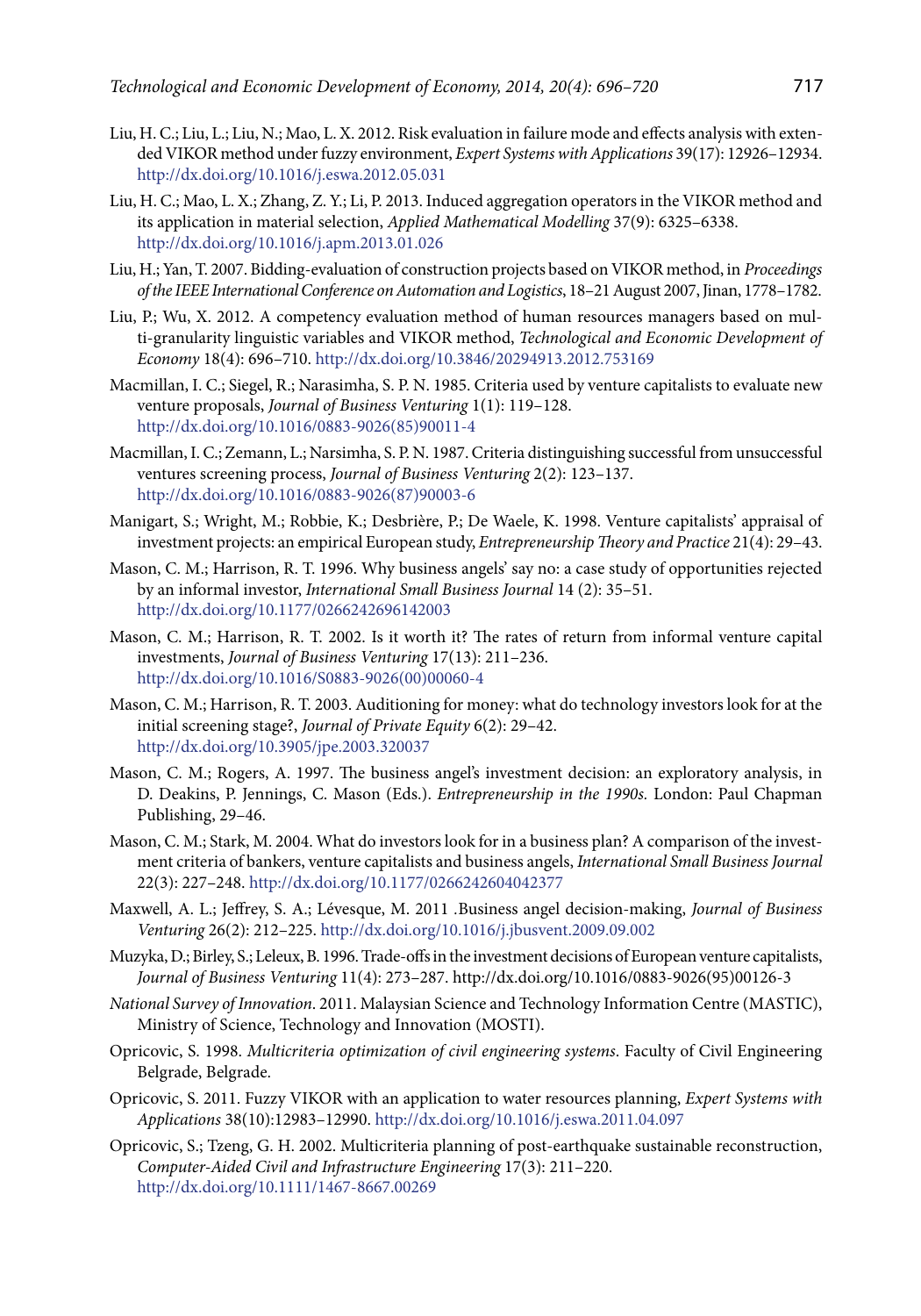- Opricovic, S.; Tzeng, G. H. 2003. Defuzzification for a multicriteria decision making model, *International Journal of Uncertainty, Fuzziness and Knowledge-Based Systems* 11(5): 635–652. <http://dx.doi.org/10.1142/S0218488503002387>
- Opricovic, S.; Tzeng, G. H. 2004. Compromise solution by MCDM methods: a comparative analysis of VIKOR and TOPSIS, *European Journal of Operational Research* 156(2): 445–455. [http://dx.doi.org/10.1016/S0377-2217\(03\)00020-1](http://dx.doi.org/10.1016/S0377-2217(03)00020-1)
- Opricovic, S.; Tzeng, G. H. 2007. Extended VIKOR method in comparison with outranking methods, *European Journal of Operational Research* 178(2): 514–529.<http://dx.doi.org/10.1016/j.ejor.2006.01.020>
- Paul, S.; Whittam, G.;Wyper, J. 2007. Towards a model of the business angel investment process, *Venture Capital* 9(2): 107–125. <http://dx.doi.org/10.1080/13691060601185425>
- Peng, K. H.; Tzeng, G. H. 2013. A hybrid dynamic MADM model for problem-improvement in economics and business, *Technological and Economic Development of Economy* 19(4): 638–660. <http://dx.doi.org/10.3846/20294913.2013.837114>
- Riding, A.; Duxbury, L.; Haines, G. J. 1997. Financing enterprise development: decision-making by Canadian angels, *Conference Proceedings for the Entrepreneurship Division of the Association of Management and International Association of Management*, August 1997, 17–22.
- Rostamzadeh, R.; Ismail, K.; Nobar, H. B. K. 2014. An application of a hybrid MCDM method for the evaluation of entrepreneurial intensity among the SMEs: a case study, *The Scientific World Journal*, Volume 2014, Article ID 703650, 16 p.<http://dx.doi.org/10.1155/2014/703650>
- Sanayei, A.; Mousavi, S. F.; Yazdankhah, A. 2010. Group decision making process for supplier selection with VIKOR under fuzzy environment, *Expert Systems with Applications* 37(1): 24–30. <http://dx.doi.org/10.1016/j.eswa.2009.04.063>
- Sayadi, M. K.; Heydari, M.; Shahanaghi, K. 2009. Extension of VIKOR method for decision making problem with interval numbers, *Applied Mathematical Modelling* 33(5): 2257–2262. <http://dx.doi.org/10.1016/j.apm.2008.06.002>
- Sedaghat, M. 2013. A productivity improvement evaluation model by integrating AHP, TOPSIS and VIKOR methods under fuzzy environment, *Economic Computation and Economic Cybernetics Studies and Research* 47(1): 235–258.
- Schwarzkopf, J.; Lévesque, M.; Maxwell, A. 2010. How entrepreneurs-in-residence increase seed investment rates, *Venture Capital* 12(1): 65–81.<http://dx.doi.org/10.1080/13691060903435783>
- Shemshadi, A.; Shirazi, H.; Toreihi, M.; Tarokh, M. J. 2011. A fuzzy VIKOR method for supplier selection based on entropy measure for objective weighting, *Expert Systems with Applications* 38(10): 12160–12167.<http://dx.doi.org/10.1016/j.eswa.2011.03.027>
- Shepherd, D. A. 1999. Venture capitalists' assessment of new venture survival, *Management Science* 45(5): 621–632. <http://dx.doi.org/10.1287/mnsc.45.5.621>
- Silva, J. 2004. Venture capitalists' decision-making in small equity markets: a case study using participant observation, *Venture capital* 6(2/3): 125–145. <http://dx.doi.org/10.1080/13691060410001675974>
- Stedler, H.; Peters, H. 2003. Business angels in Germany: an empirical study, *Venture Capital* 5(3): 269–276. <http://dx.doi.org/10.1080/1369106032000126596>
- Sudek, R. 2007. Angel investment criteria, *Journal of Small Business Strategy* 17(2): 89–103.
- Tyebjee, T. T.; Bruno, A. V. 1984. A model of venture capitalists investment activity, *Management Science* 30(9): 1051–1066. <http://dx.doi.org/10.1287/mnsc.30.9.1051>
- Van Osnabrugge, M. 2000. A comparison of business angel and venture capitalist investment procedures: an agency theory-based analysis, *Venture Capital* 2(2): 91–109. <http://dx.doi.org/10.1080/136910600295729>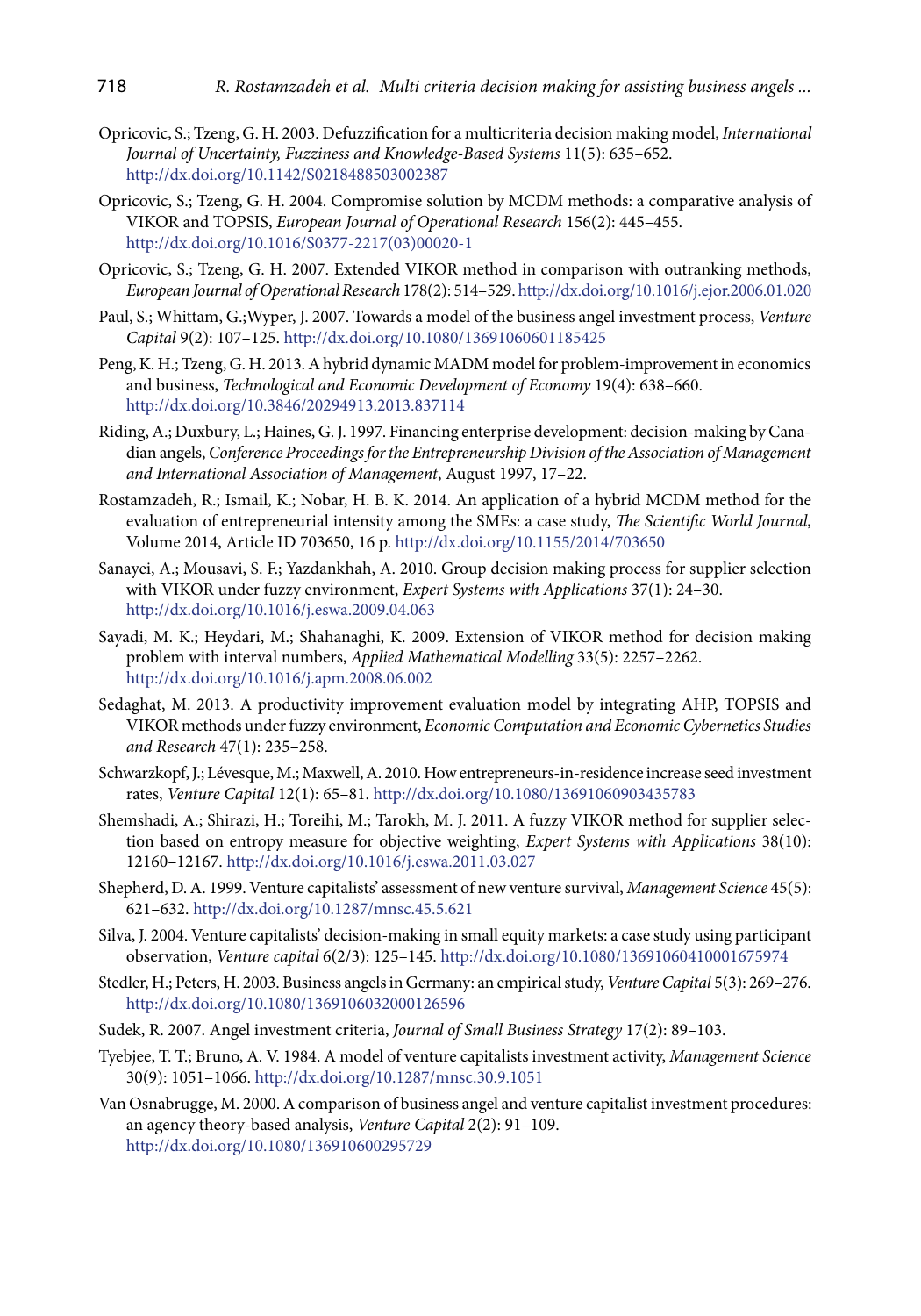- Wang, Y. L.; Tzeng, G. H. 2012. Brand marketing for creating brand value based on a MCDM model combining DEMATEL with ANP and VIKOR methods, *Expert Systems with Applications* 39(5): 5600–5615.<http://dx.doi.org/10.1016/j.eswa.2011.11.057>
- Wei, J.; Lin, X. 2008. The multiple attribute decision-making VIKOR method and its application, in *4th International Conference on Wireless Communications, Networking and Mobile Computing, 2008. WiCOM '08, IEEE,* 12–14 October 2008, Dalian, 1–4.
- Wei, G.; Zhao, X.; Wang, H. 2012. An approach to multiple attribute group decision making with interval intuitionistic trapezoidal fuzzy information, *Technological and Economic Development of Economy* 18(2): 317–330. <http://dx.doi.org/10.3846/20294913.2012.676995>
- Wells, W. A. 1974. *Venture capital decision making*: Unpublished doctoral dissertation. Carnegie Mellon University, Pittsburgh.
- Wu, H. Y.; Chen, J. K.; Chen, I. S. 2010. Innovation capital indicator assessment of Taiwanese Universities: a hybrid fuzzy model application, *Expert Systems with Applications* 37(2): 1635–1642. <http://dx.doi.org/10.1016/j.eswa.2009.06.045>
- Yang, Y. P. O.; Shieh, H. M.; Tzeng, G. H. 2013. A VIKOR technique based on DEMATEL and ANP for information security risk control assessment, *Information Sciences* 232(20): 482–500. <http://dx.doi.org/10.1016/j.ins.2011.09.012>
- Yazdani-Chamzini, A.; Fouladgar, M. M.; Zavadskas E. K.; Moini, S. H. H. 2013. Selecting the optimal renewable energy using multi criteria decision making, *Journal of Business Economics and Management* 14(5): 957–978. <http://dx.doi.org/10.3846/16111699.2013.766257>
- Yücenur, G. N.; Demirel, N. C. 2012. Group decision making process for insurance company selection problem with extended VIKOR method under fuzzy environment, *Expert Systems with Applications* 39(3): 3702–3707.<http://dx.doi.org/10.1016/j.eswa.2011.09.065>
- Zacharakis, A.; Meyer, G. D. 1998. A lack of insight: do venture capitalists really understand their own decision processes?, *Journal of Business Venturing* 13(1): 57–76. [http://dx.doi.org/10.1016/S0883-9026\(97\)00004-9](http://dx.doi.org/10.1016/S0883-9026(97)00004-9)
- Zadeh, L. A. 1965. Fuzzy sets, *Information and Control* 8(3): 338–353. [http://dx.doi.org/10.1016/S0019-9958\(65\)90241-X](http://dx.doi.org/10.1016/S0019-9958(65)90241-X)
- Zadeh, L. A. 1976. A fuzzy algorithmic approach to the definition of complex or imprecise concepts, *International Journal of Man-Machine Studies* 8(3): 249–291. [http://dx.doi.org/10.1016/S0020-7373\(76\)80001-6](http://dx.doi.org/10.1016/S0020-7373(76)80001-6)
- Zandi, A.; Roghanian, E. 2013. Extension of fuzzy ELECTRE based on VIKOR method, *Computers & Industrial Engineering* 66(2): 258–263.<http://dx.doi.org/10.1016/j.cie.2013.06.011>
- Zavadskas, E. K.; Antuchevičienė, J. 2008. Modelling multidimensional redevelopment of derelict buildings, *International Journal of Environment and Pollution* 35(2/3/4): 331–344.
- Zavadskas, E. K.; Turskis, Z.; Volvačiovas, R.; Kildienė, S. 2013. Multi-criteria assessment model of technologies, *Studies in Informatics and Control* 22(4): 249–258. Bucharest: National Institute for Research & Development in Informatics.
- Zhang, N.; Wei, G. 2013. Extension of VIKOR method for decision making problem based on hesitant fuzzy set, *Applied Mathematical Modelling* 37(7): 4938–4947.<http://dx.doi.org/10.1016/j.apm.2012.10.002>
- Zimmermann, H. J. 2001. *Fuzzy set theory and its applications*. 4th ed. Boston: Kluwer Academic Publishers.<http://dx.doi.org/10.1007/978-94-010-0646-0>
- Zolfani, S. H.; Esfahani, M. H.; Bitarafan, M.; Zavadskas E. K.; Arefi, S. L. 2013. Developing a new hybrid MCDM method for selection of the optimal alternative of mechanical longitudinal ventilation of tunnel pollutants during automobile accidents, *Transport* 28(1): 89–96. <http://dx.doi.org/10.3846/16484142.2013.782567>